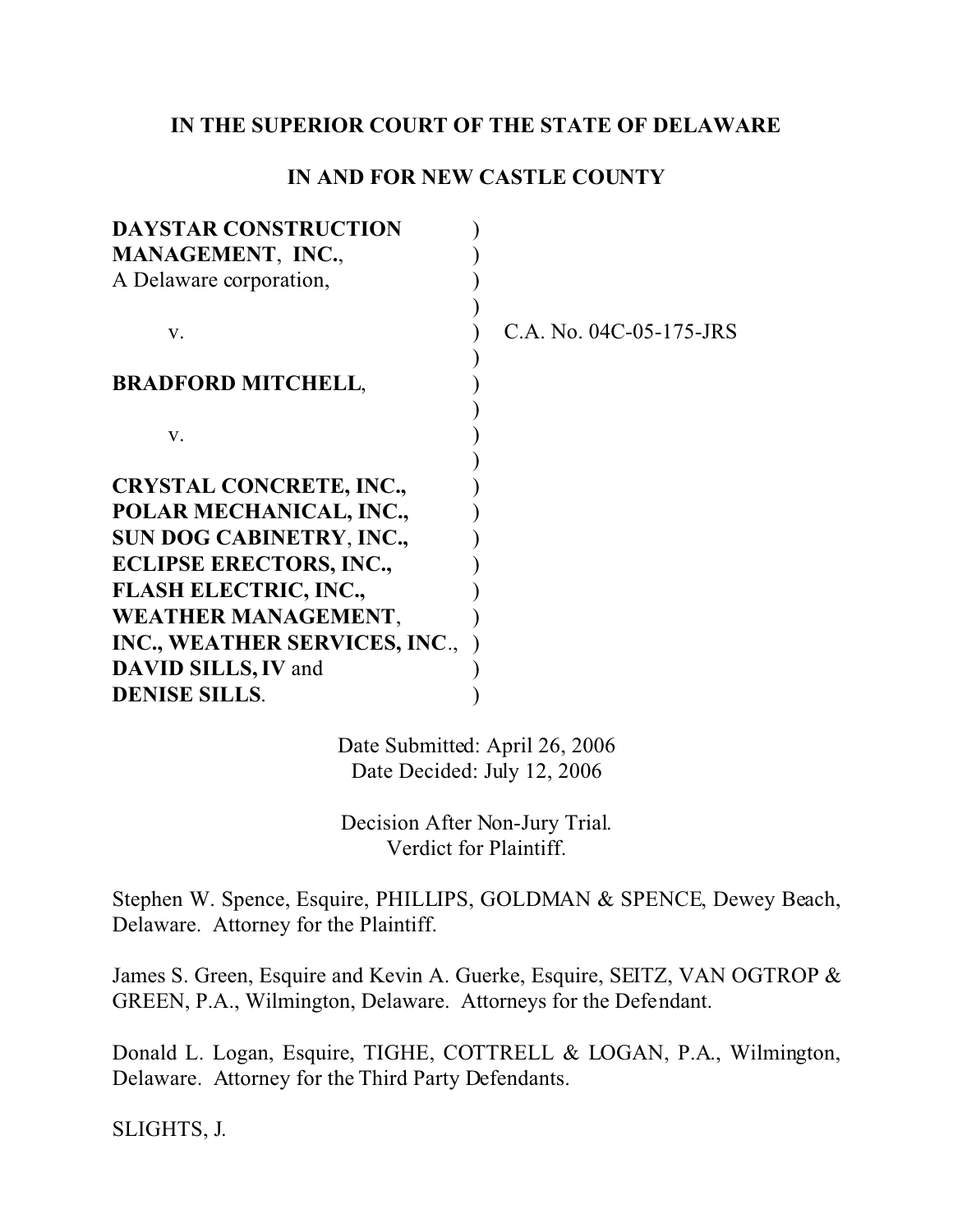**I.**

A long-term business relationship gone sour has caused former friends and business partners to pursue each other in litigation. This case represents a piece of the broader dispute between these parties. The former partners are David N. Sills, IV, sole owner of plaintiff, Daystar Construction Management, Inc. ("DCM"), and defendant, third-party plaintiff, Bradford Mitchell. The subject of this portion of the parties' dispute involves DCM's effort to enforce its rights against Mr. Mitchell under a loan guaranty it has received by assignment from Wilmington Savings Fund Society ("WSFS").

The matter was tried to the Court in a two day bench trial. Thereafter, the Court received post-trial briefing and oral argument. This opinion represents the Court's findings of fact, conclusions of law and verdict.

#### **II.**

Mr. Sills and Mr. Mitchell began their business partnership in 1993 or 1994.<sup>1</sup> They formed several companies together and, through these entities, performed various services related to the construction industry.<sup>2</sup> Mr. Sills maintained either a

<sup>&</sup>lt;sup>1</sup>D.I. 29 at 50 ("D.I." shall refer to the applicable docket item.)

<sup>2</sup>D.I. 29 at 50-55; 126-138. The various companies formed by Sills and Mitchell shall hereafter be referred to as the "sub companies," a term used by the parties at trial and in post-trial briefing.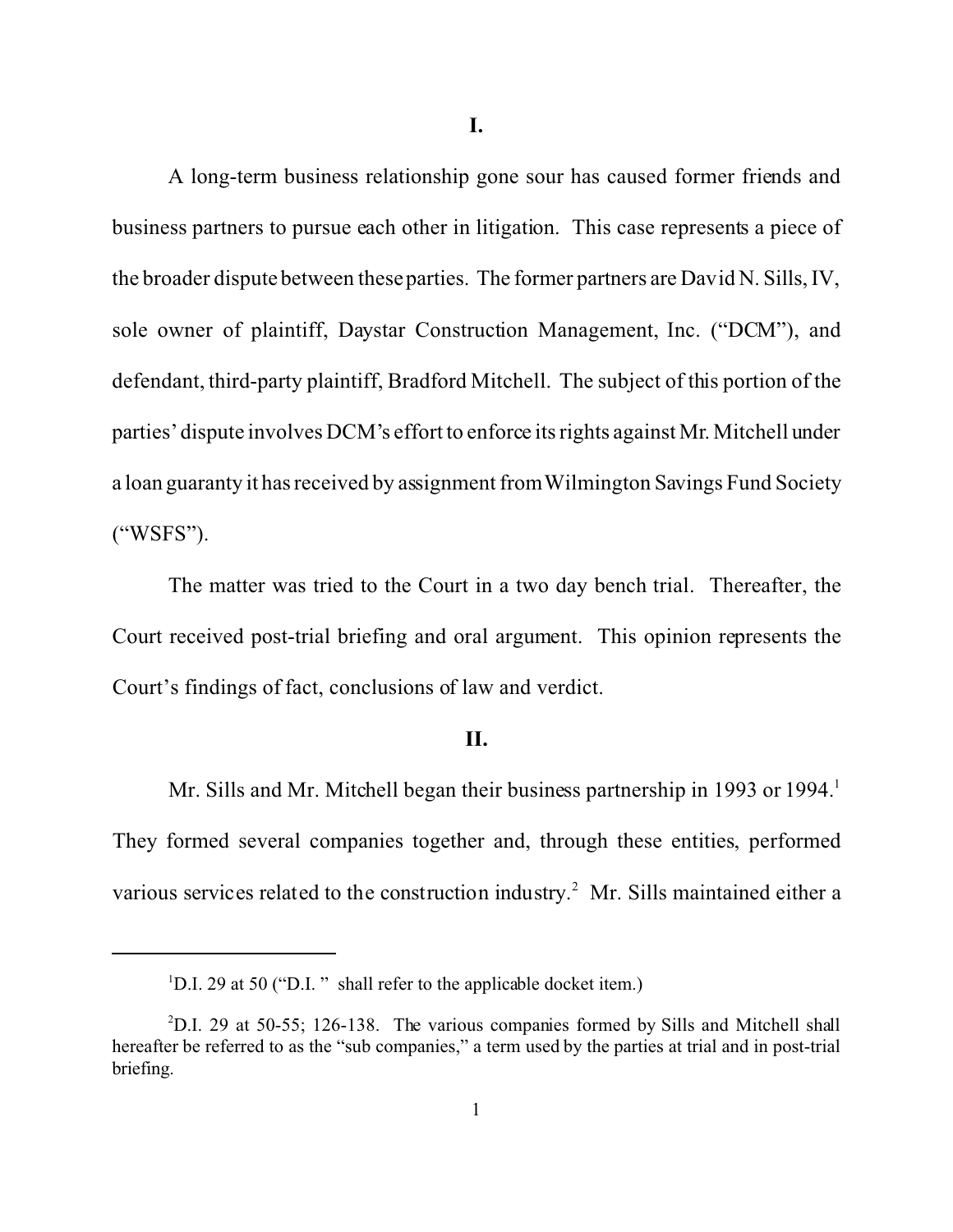50% or 51% ownership interest in each of the sub companies.<sup>3</sup> Mr. Mitchell owned the remaining shares of each sub company, although he was not asked to make any initial capital investment in any of these entities at the time of formation. 4 The parties appear to agree that Mr. Sills controlled most if not all aspects of the finances and operations of the sub companies.<sup>5</sup>

On October 30, 2001, several of the entities owned by Mr. Sills and Mr. Mitchell, including the sub companies, entered into business loan agreements with WSFS for loans totaling \$6,040,000.<sup>6</sup> Both Mr. Sills and Mr. Mitchell, along with Mr. Sills' wife and two entities owned and controlled by Mr. Sills, signed identical personal guaranties for the WSFS loans.<sup>7</sup> The loan agreements that were the subject of these guaranties were not introduced as exhibits at trial and are not otherwise before the Court.

By all accounts, the sub companies did not perform well financially.<sup>8</sup> Consequently, many of the entities frequently would reach the limit of their lines of

 ${}^{7}$ D.I. 27, § 2, ¶ 2; DX 6, DX 1-3, Ex. H-J.

<sup>8</sup>D.I. 29 at 54.

<sup>&</sup>lt;sup>3</sup>*Id.* at 48; DX 1, Ex. A (refers to companies owned by the parties).

<sup>4</sup>D.I. 29 at 99-100.

 ${}^{5}$ D.I. 29 at 53.

 $6$ D.I. 29 at 13, 51-52, 90; D.I. 27, Facts Admitted Without Formal Proof,  $\P$  1.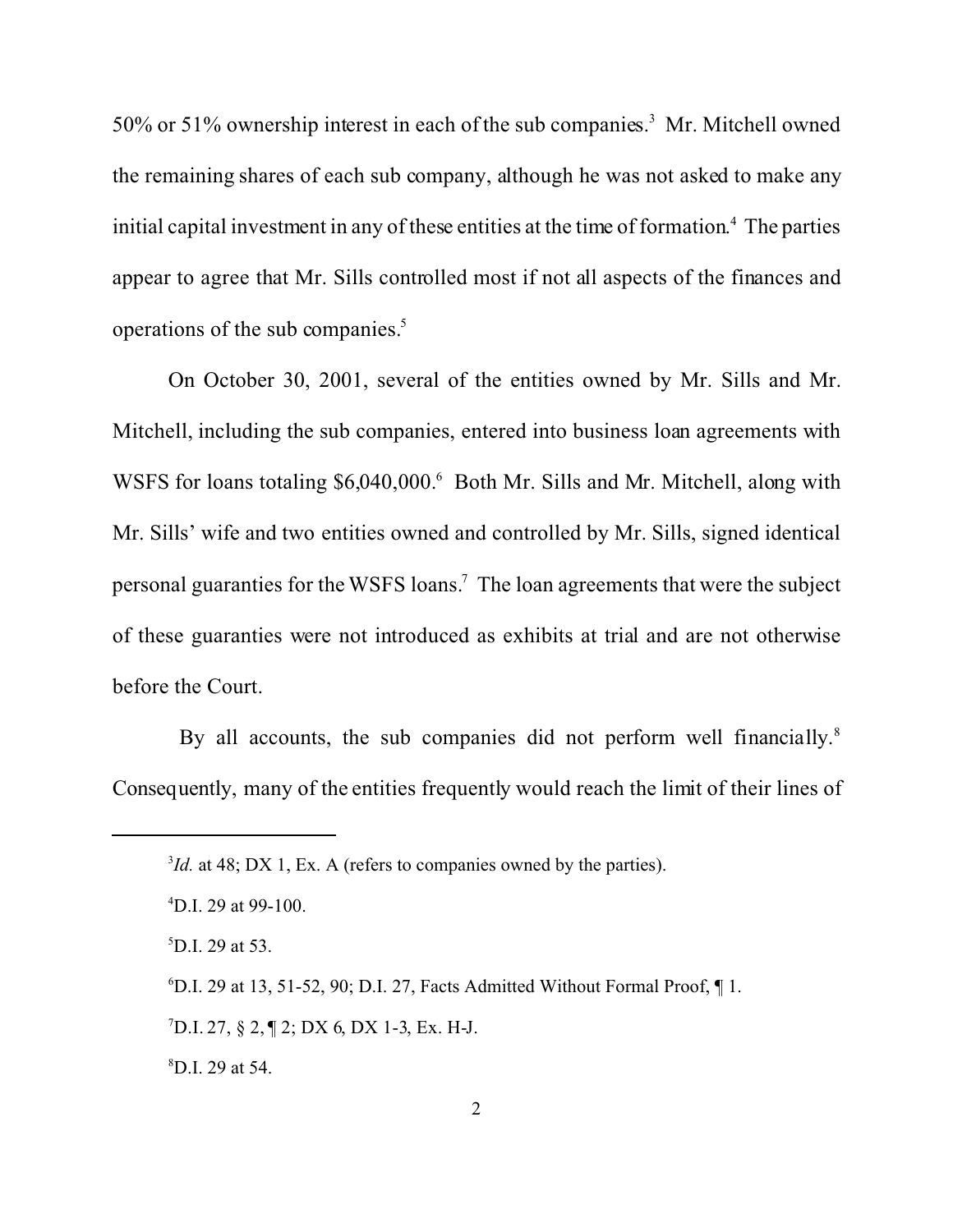credit with WSFS.<sup>9</sup> When this occurred, either Mr. Sills personally or the construction company he owned, Daystar Sills Construction Company ("Daystar Sills"), would infuse cash into the entities that were struggling so that they could meet their expenses and service their debt.<sup>10</sup> Thus, notwithstanding their financial difficulties, all of the various sub companies stayed current on their loan obligations with WSFS throughout the parties' relationship. $11$ 

The parties offered different reasons as to why the various entities were structured as they were. It appears quite clear from the evidence, however, that Mr. Sills in particular reaped most of the benefits from the symbiotic relationship that existed between Daystar Sills and the various sub companies, all subchapter S corporations, and all formed to serve as sub contractors for Daystar Sills and other entities. Daystar Sills, no doubt, assisted the struggling sub companies in meeting their obligations under the loan agreements at significant expense.<sup>12</sup> But Daystar Sills

 $^{12}$ D.I. 30 at 9.

<sup>9</sup> *Id.* at 54.

<sup>10</sup>*Id.* at 54, 115.

<sup>&</sup>lt;sup>11</sup>D.I. 30 at 70-71; PX5. The sub company loans were paid through Daystar Sills. D.I. 29 at 131 (The sub companies' losses and loans were consolidated into Daystar while Mr. Sills continued to use his personal money to pay Daystar's debt); *Id.* at 122-24 (The sub companies owed money on the principle of the debt alone, not the interest); *Id.* at 58 (Sills testifies that he contributed a considerable amount towards payment of the sub companies' expenses and debt service); *Id.* at 63 (Sills testifies that the sub companies whose loans were not acquired by DCM, have continued to make payments only with substantial personal funding).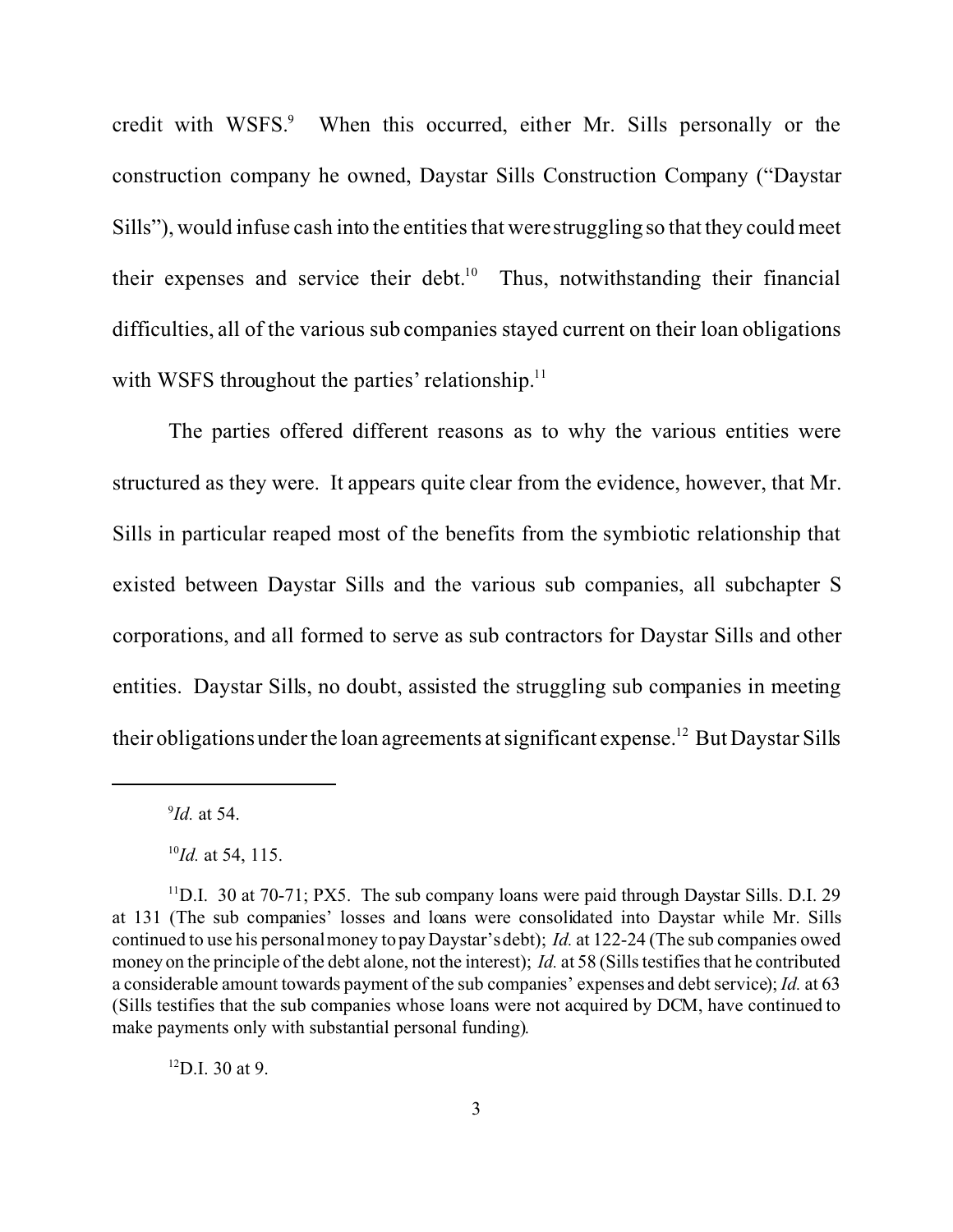received a benefit in return. Indeed, it appears that one goal of the tax structure arranged by the parties was to allow Daystar Sills to book the consolidated losses of the various sub companies.<sup>13</sup> A company owned by Mr. Mitchell, Doors & Drywall ("Doors & Drywall"), however, was not able to avail itself of the sub company losses in its tax planning because, unlike Daystar Sills, Doors & Drywall was not organized as a sub chapter S corporation.<sup>14</sup>

At some point in 2003, Mr. Sills asked Mr. Mitchell to contribute additional capital to their struggling sub companies.<sup>15</sup> Although the parties disagree regarding Mr. Mitchell's reasoning or justification, it is clear that Mr. Mitchell declined to contribute anything further to the sub companies.<sup>16</sup> In late August or early September, 2003, Mr. Mitchell and Mr. Sills terminated their business relationship. This was effected when the Sills-controlled sub companies and Daystar Sills stopped doing business with Mr. Mitchell's Doors & Drywall, and Mr. Mitchell was evicted

<sup>16</sup>*Id.*

<sup>13</sup>*Id.* at 6-7.

<sup>&</sup>lt;sup>14</sup>D.I. 29 at 129. Doors & Drywall was part of the symbiotic relationship that was established by Messrs. Sills and Mitchell that included Daystar Sills (for Sills), Doors & Drywall (for Mitchell) and the sub companies (purportedly for both Sills and Mitchell). Each referred business to the others and, in some instances, shared resources and personnel. Mr. Mitchell also received a salary and/or management fee from some or all of the sub companies. D.I. 30 at 50-51. It also appears from testimony of the Daystar Sills controller that Mr. Mitchell was aware of Daystar Sills' use of the sub company losses for tax planning and agreed to the arrangement. D.I. 29 at 129-30.

<sup>&</sup>lt;sup>15</sup>D.I. 29 at 55, 95-96.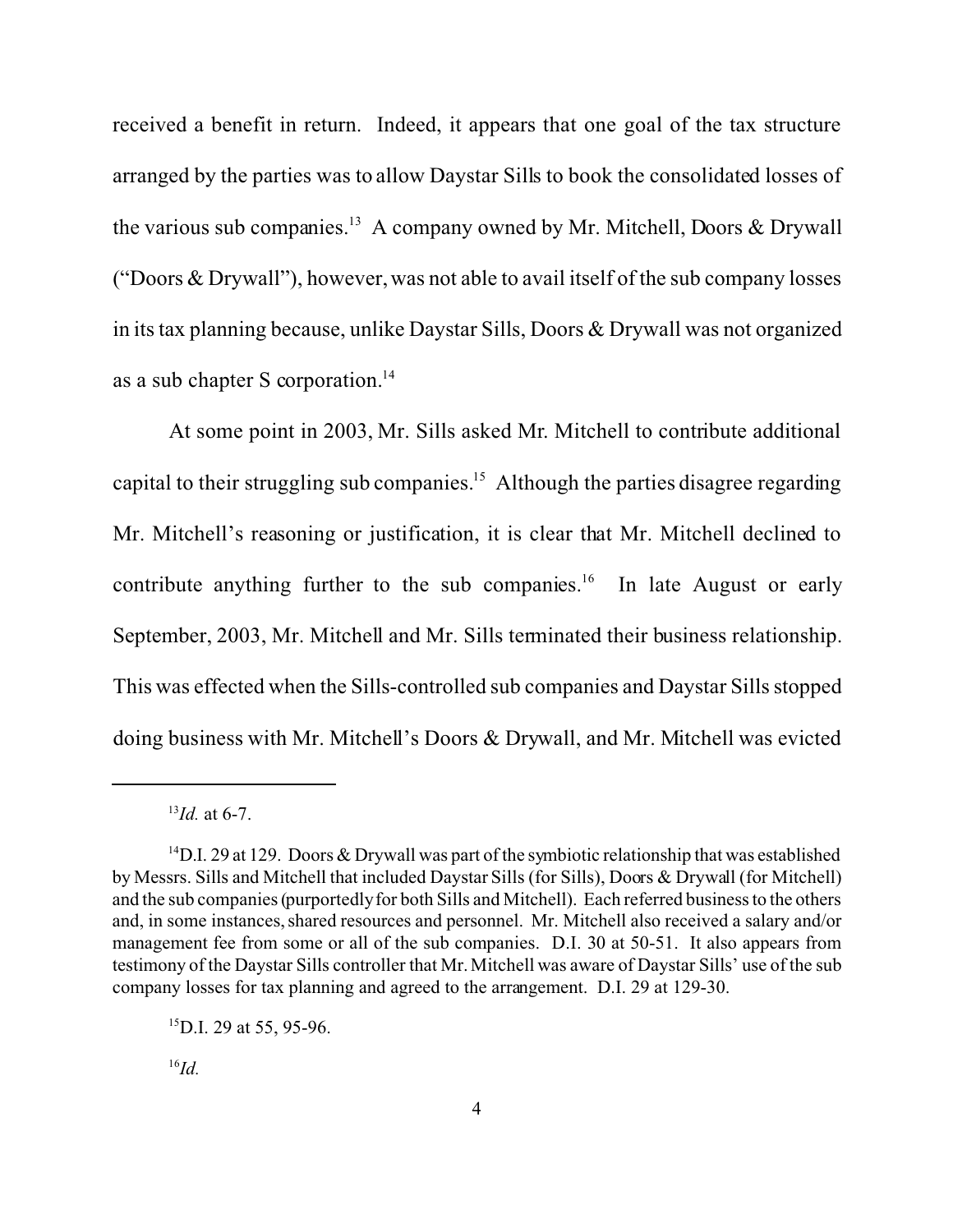from premises owned by Daystar Sills.<sup>17</sup>

After the parties' business relationship dissolved, WSFS approached Mr. Sills and asked him to find a way to reduce the debt owed to WSFS by Daystar Sills and the sub companies.<sup>18</sup> Mr. Sills agreed. With proceeds from a refinancing of his vacation home, Mr. Sills, through DCM, purchased seven loans from WSFS, at par, for \$725,991.25 (the "Assigned Loans").<sup>19</sup> In exchange, DCM received an absolute assignment of all rights to the Assigned Loans, as memorialized in an "Absolute Assignment of Certain Notes and Rights" dated March 31, 2004.<sup>20</sup>

Mr. Sills also acquired all rights to enforce Mr. Mitchell's personal guarantee to WSFS.<sup>21</sup> Mr. Mitchell's "Guaranty" provides, in pertinent part, as follows:

### 1. Definitions

Capitalized terms used herein have the same meaning ascribed to them in the "Business Loan Agreements" (hereinafter defined) unless otherwise defined herein.

1.2 "BusinessLoanAgreements" means those certain Business Loan Agreements between Secured Party and the Borrowers related to and executed in connection with those certain credit facilities or loans

 $^{20}$ PX 1.

<sup>21</sup>*Id.*; D.I. 30 at 68-72; D.I. 29 at 92-93; *Id.* at 59-60.

<sup>17</sup>*Id.* at 56-57.

<sup>18</sup>*Id.* at 59.

<sup>19</sup>*See* PX 1; D.I. 29 at 15-17, 47-48; D.I. 30 at 68-74.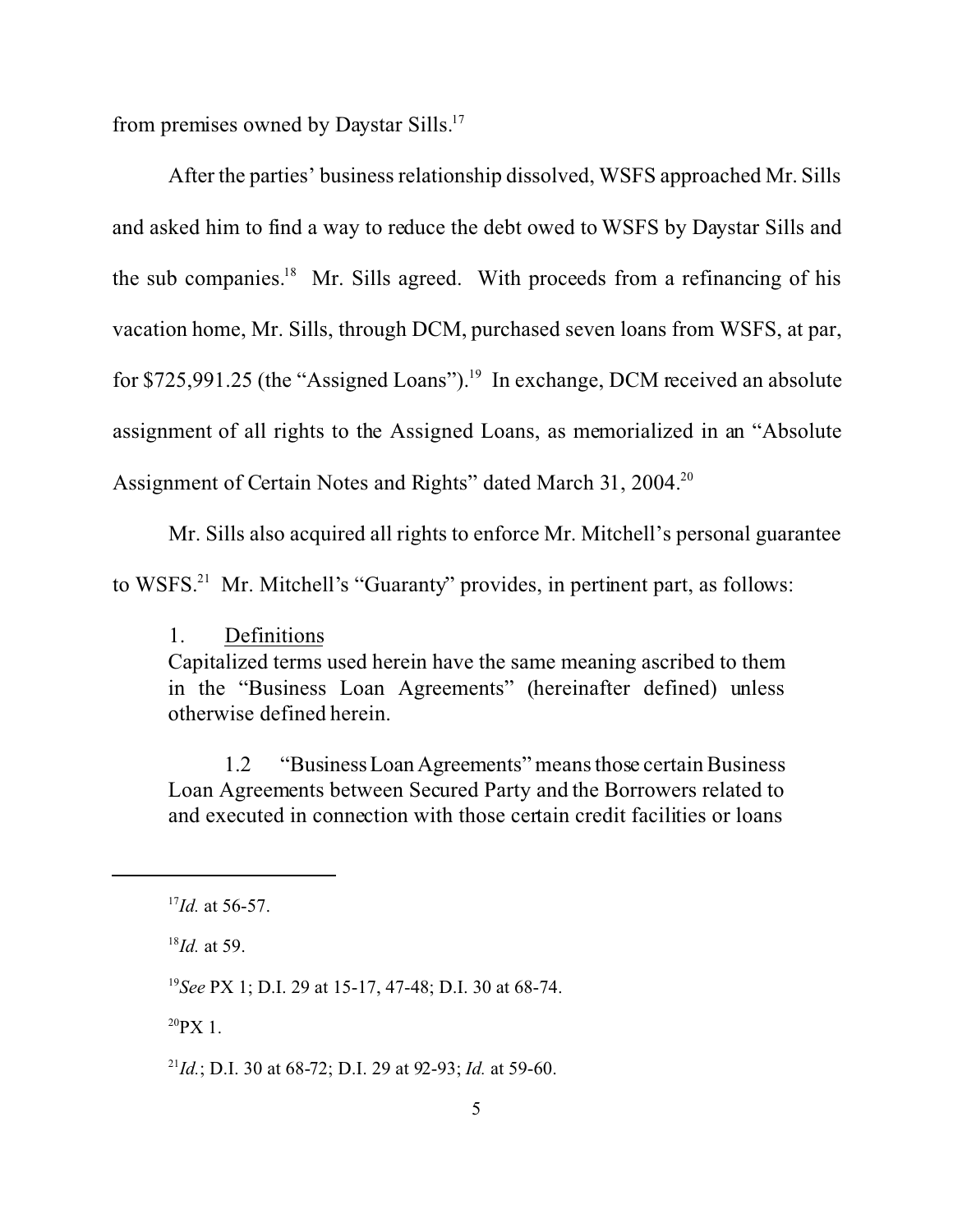of up to \$6,040,000.00, together with all extensions, modifications, amendments and renewals thereof.

# 2. Guaranteed Obligations

In consideration of any extension of credit . . . . by Secured Party to Borrower, . . . . Guarantor hereby guarantees (a) the full and prompt payment to Secured Party when due, whether by acceleration or otherwise, all indebtedness and (b) the prompt, punctual and full performance of all of the Borrower's obligations under the Business Loan Agreements.

# 5. Performance upon Default.

Upon the occurrence of Event of Default [undefined in the Guaranty] under any of the Business Loan Agreements, Guarantor hereby agrees to perform and pay the Guaranteed Obligations . . . . (c) without demand for payment or proof of such demand; [and] (d) without requiring Secured Party to resort first to Borrower or to any other guarantee or any collateral which the Secured Party may hold . . . .

# 8. Waiver of Defenses

This Guaranty is absolute and unconditional and shall not be affected by any act or thing whatsoever, except as herein provided. Accordingly, Guarantor unconditionally and irrevocably waives all defenses which, under principles of guarantee or suretyship law, may otherwise operate to impair or diminish the liability of Guarantor hereunder.

# 11. Joint and Several Obligations

The liability and obligations of Guarantor shall be joint and several with any other person who signs this Guaranty and with all other guarantors of the performance of the Guaranteed Obligations.

# 12. Termination

This Guaranty shall remain in full force and effect as to Guarantor until all Indebtedness outstanding, or contracted or committed for (whether or not outstanding) shall be finally and irrevocably paid in full.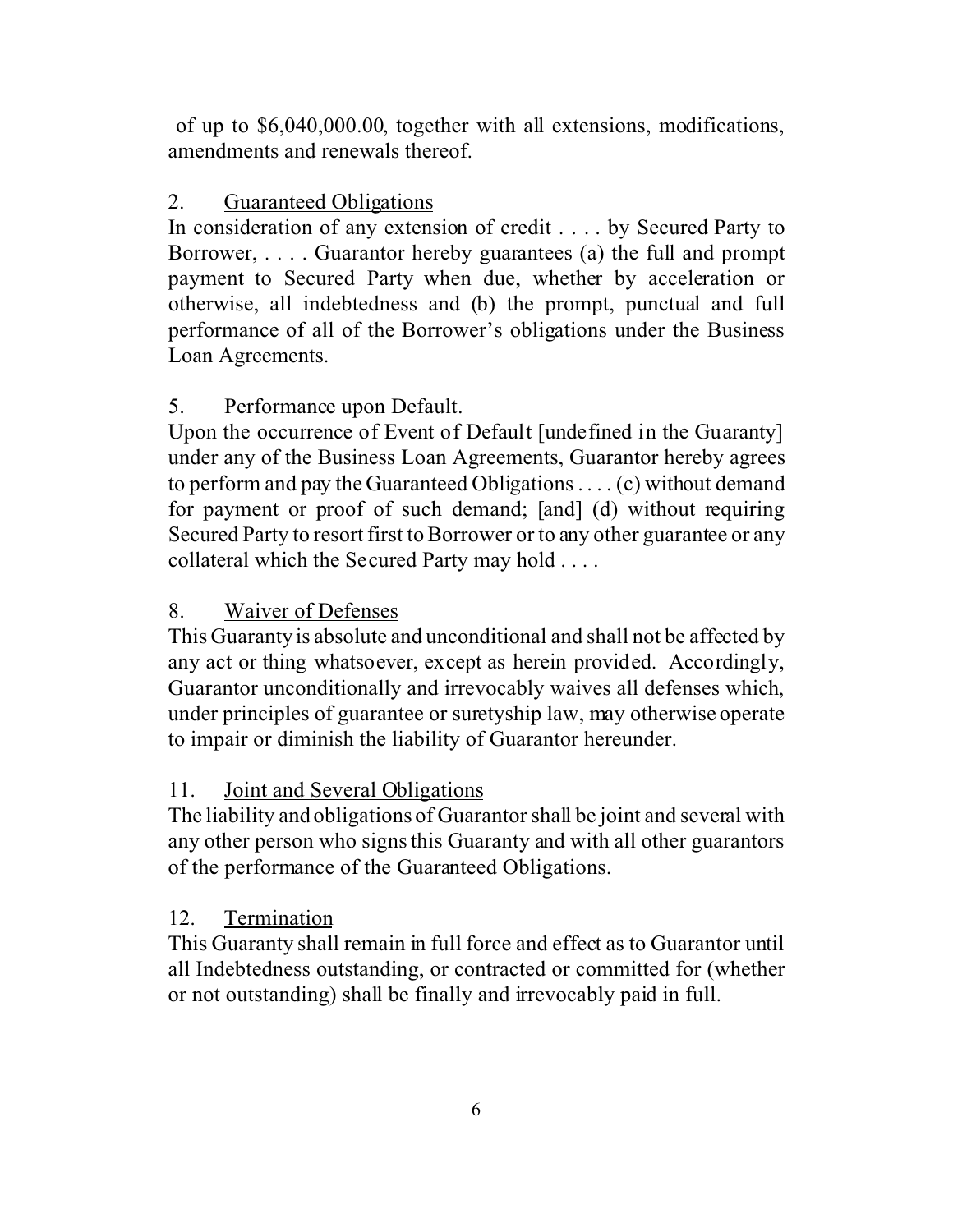#### 14. Interest in the Indebtedness

The rights and benefits of Secured Party hereunder shall, if Secured Party so directs, inure to any party acquiring any interest in the Indebtedness or any part thereof. Secured Party specifically has the right to assign this Guaranty.<sup>22</sup>

On April 30, 2004, DCM, through counsel, sent a letter to Mr. Mitchell in which DCM demanded that Mr. Mitchell pay 49% of the amount paid for the Assigned Loans pursuant to Mr. Mitchell's personal guaranty.<sup>23</sup> According to DCM, the borrowers were no longer able to make payment on the loans and, therefore, Mr. Mitchell was personally obligated to make good on his personal guaranty in accordance with his 49% ownership interest in the various borrowing entities. Mr. Mitchell denied any personal responsibility for the Assigned Loans, and DCM initiated this suit.

### **III.**

DCM alleges that it received a valid assignment of the Assigned Loans from WSFS. According to DCM, since the borrowers have now defaulted on the Assigned Loans, DCM, as the "replacement lender," may enforce the personal guaranties it has received by assignment from WSFS in connection with the Assigned Loans, including the one from Mr. Mitchell. DCM claims that it is entitled to receive from

 $^{22}$ PX 6.

 $^{23}$ PX 2.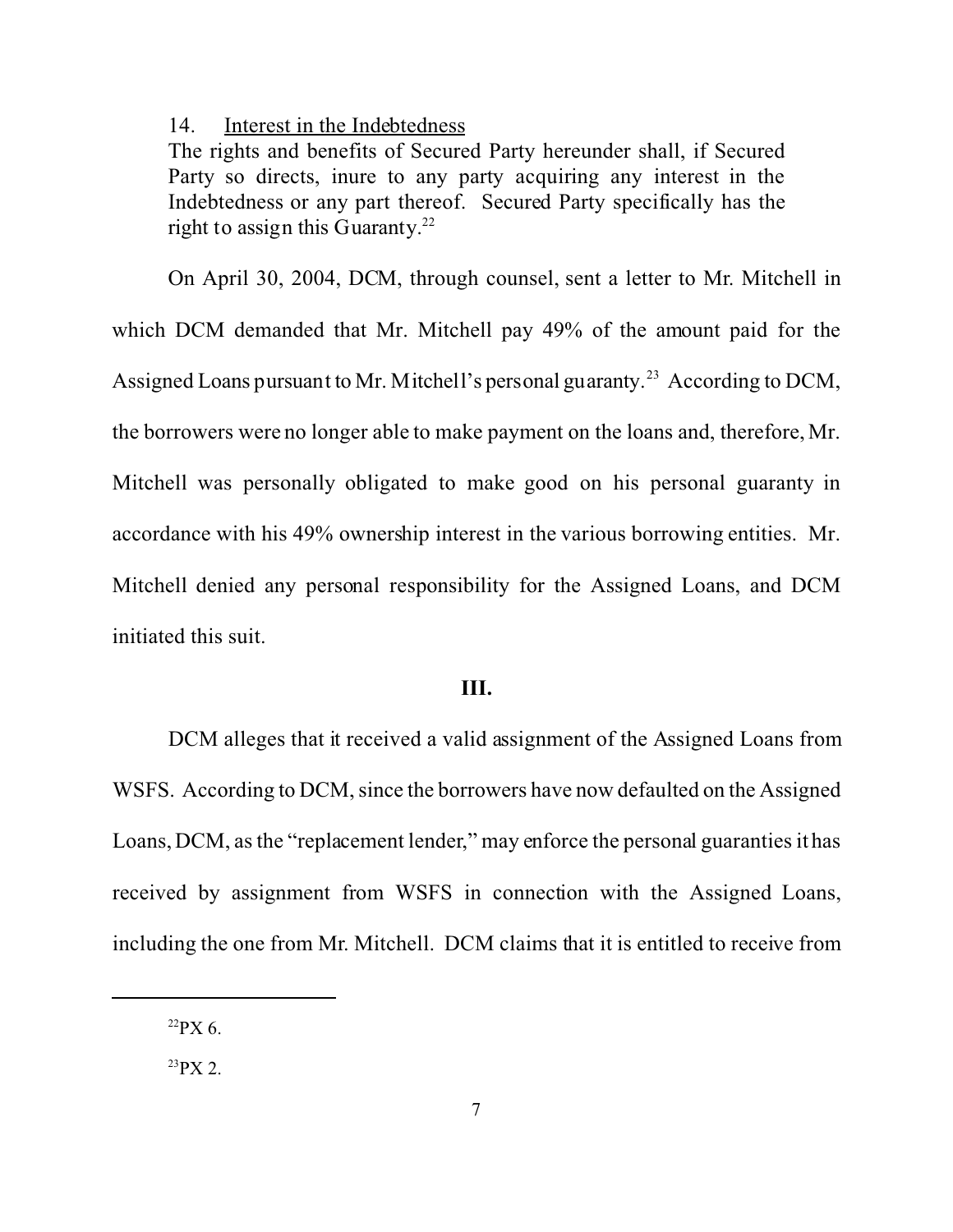Mr. Mitchell the entire amount paid to WSFS for the Assigned Loans, but it has agreed to demand only an amount commensurate with Mr. Mitchell's ownership interest in the borrowers that are subject to the Assigned Loans.<sup>24</sup>

Mr. Mitchell counters that DCM's claim suffers from a failure of proof. Specifically, he argues that DCM has failed to establish that the borrowers have defaulted on the Assigned Loans such that his personal guaranty would be triggered. In addition, he argues that his personal guaranty has been extinguished by virtue of the fact that DCM has "paid off" the Assigned Loans. Finally, he argues that the Court should decline to enforce his personal guaranty because DCM has violated the covenant of good faith and fair dealing that was inherent in Mr. Mitchell's guaranty to WSFS by establishing an elaborate scheme to cause the borrowers to stop paying on the Assigned Loans so that Mr. Sills could pursue Mr. Mitchell personally on the debt. In the event the Court rejects these defenses, Mr. Mitchell seeks contribution from the debtors and other guarantors (all third party defendants hereto) and asks the Court to apportion damages.

In reply, DCM argues that Mr. Mitchell has mischaracterized the state of the Assigned Loans. While it may be true that the loans were current as of April 30,

 $^{24}$ DCM acknowledges that it has only sought to enforce its rights under Mr. Mitchell's guarantee and has not pursued any of the other co-guarantors.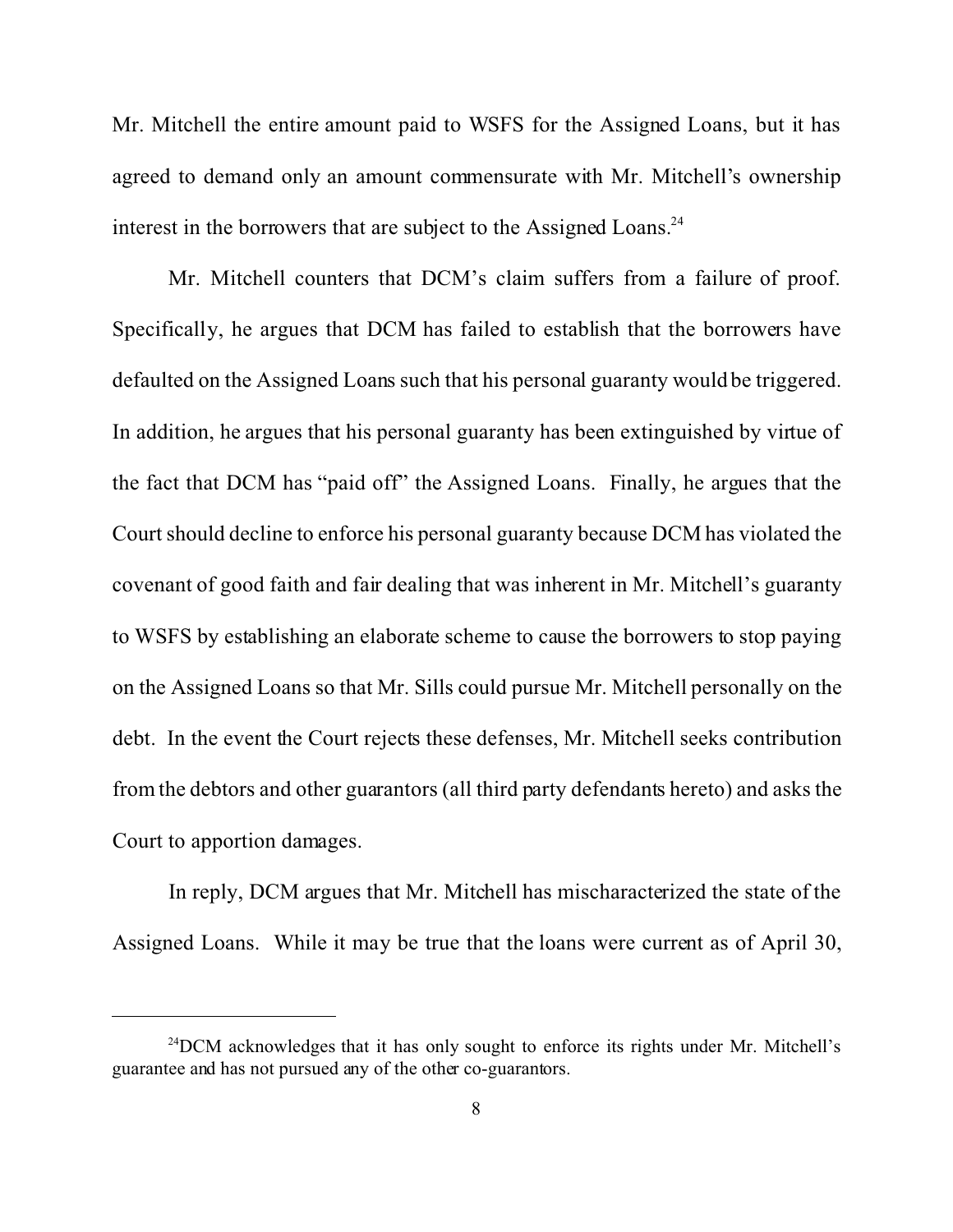2004, the date of DCM's demand, the borrowers have not paid a nickle on the loans since then and this failure constitutes an "event of default" under Mr. Mitchell's personal guaranty. In addition, DCM takes issue with Mr. Mitchell's characterization of the loan assignment transaction. Specifically, according to DCM, it did not "pay off" the Assigned Loans, but rather it acquired them from WSFS at par pursuant to a valid assignment. Mr. Mitchell's personal guaranty, therefore, has not been extinguished. Finally, DCM disputes that it has acted in bad faith and contends that it is simply enforcing its rights under clear and unambiguous contracts entered into by Mr. Mitchell at arms-length.

#### **IV.**

At the heart of this dispute is a fundamental difference in the way the parties view their prior business relationship and the manner in which the WSFS loans fit within that relationship. For his part, Mr. Sills portrays Mr. Mitchell as an active participant in and beneficiary of the symbiotic relationship that existed between and among Daystar Sills, Doors & Drywall and the various sub companies that he owned with Mr. Mitchell. Mr. Mitchell's drywall company (Doors & Drywall) received business and financial assistance from Daystar Sills, and Mr. Mitchell himself received wage and benefit compensation from the sub companies. The tax structure of the various entities enured to the benefit of both Mr. Sills and Mr. Mitchell.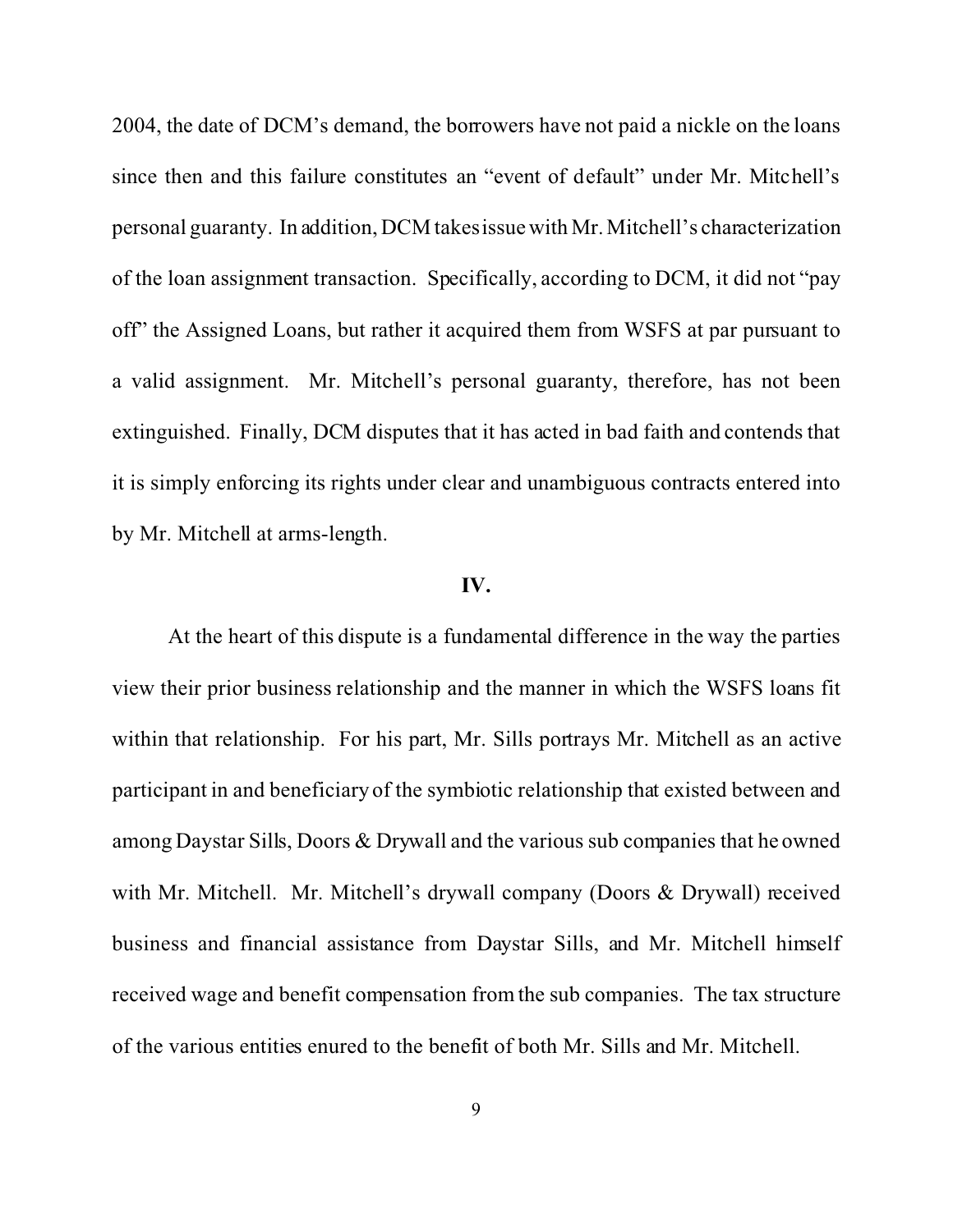Mr. Mitchell views the relationship differently. From his perspective, Mr. Sills and Daystar Sills reaped most of the benefit of the relationship between Daystar Sills and the sub companies, and the relationship between Mr. Sills and Mr. Mitchell. According to Mr. Mitchell, the sub companies "were established to serve Sills' and Daystar [Sills'] tax planning needs" to the tune of "millions of dollars in tax shelters . . . ."<sup>25</sup> When their relationship soured, Mr. Sills simply decided to stop paying on the Assigned Loans so that he could attempt to extract funds from Mr. Mitchell pursuant to Mr. Mitchell's guaranty. Under these circumstances, Mr. Mitchell contends that he personally owes nothing towards the Assigned Loans, nor should he be required to pay anything towards them since he received virtually no benefit from them.

After reviewing the trial record and the parties' post-trial submissions, it is clear to the Court that the parties' vastly different perspectives and/or portrayals of their business relationship have animated the factual and legal positions they have taken in this litigation. Accordingly, as part of the fact-finding process, the Court has endeavored to understand "the big picture" as it considers the particular claims and defenses that have been raised here. Where relevant, the Court's findings in this regard will be referenced in the analysis. As will be discussed below, however, much

 $^{25}$ D.I. 35 at 9.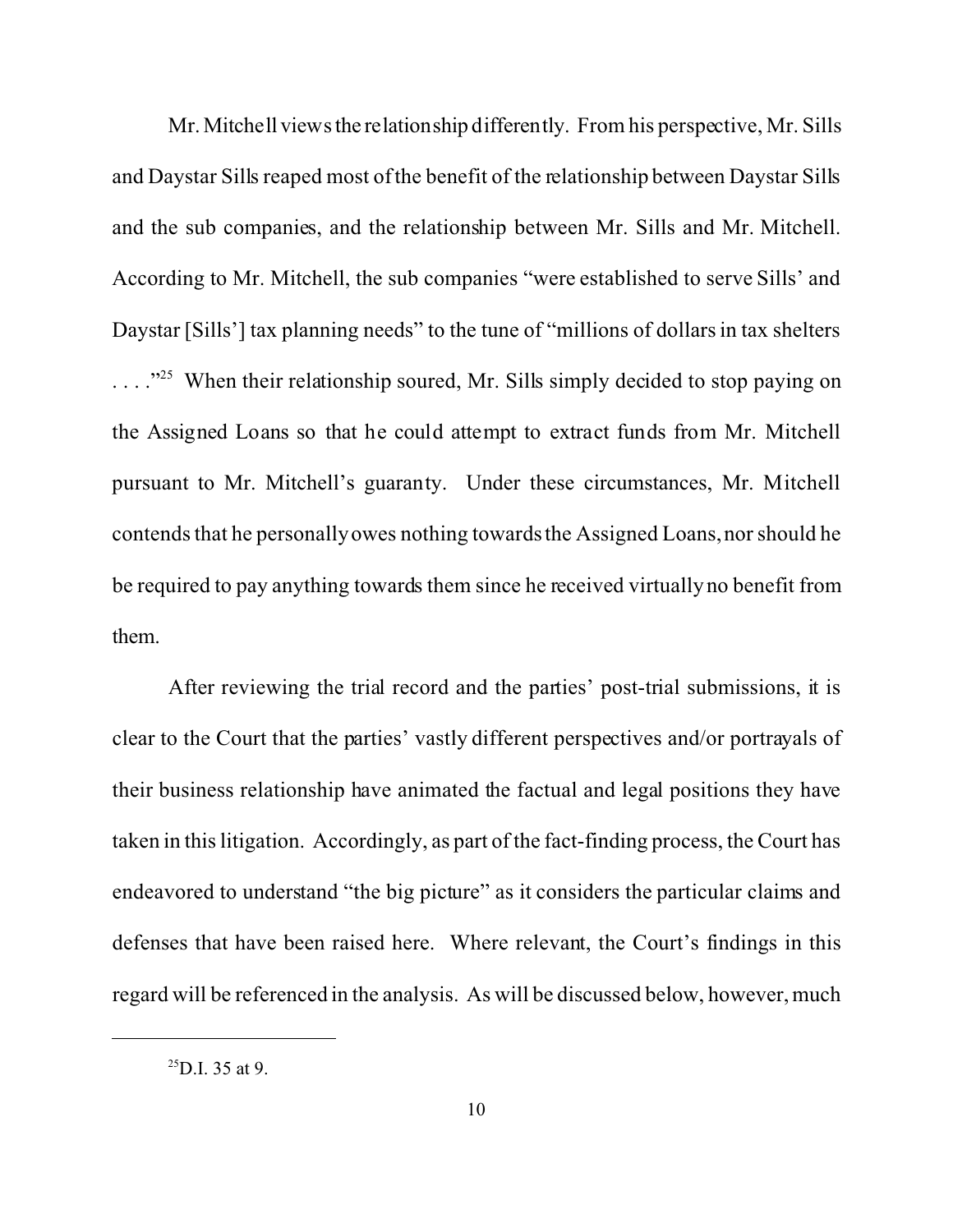of this dispute revolves around contractual documents that were negotiated by sophisticated businessmen and an institutional lender at arm-length. Thus, to the extent these documents are clear and unambiguous, and their terms are dispositive of a claim or defense, the Court will follow the letter of the contract without regard to parol evidence or extrinsic considerations.

### **A. The Burden of Proof**

The Court begins with the fundamental observation that plaintiff bears the burden of proving its breach of contract claim by a preponderance of the evidence.<sup>26</sup> In this regard, the Court must be mindful that if the evidence presented by the parties during trial is inconsistent, and the opposing weight of the evidence is evenly balanced, then "the party seeking to present a preponderance of the evidence has failed to meet its burden."<sup>27</sup> When balancing the evidence, the Court has applied "the customary Delaware standard to the trial testimony:"

I must judge the believability of each witness and determine the weight to be given to all trial testimony. I considered each witness's means of knowledge; strength of memory and opportunity for observation; the reasonableness or unreasonableness of the testimony; the motives actuating the witness; the fact, if it was a fact, the testimony was contradicted; any bias, prejudice or interest, manner or demeanor upon

<sup>&</sup>lt;sup>26</sup>The Court will address the burden of proof with respect to Mr. Mitchell's affirmative defense below.

<sup>27</sup>*Eskridge v. Voshell*, 593 A.2d 589 (Del. 1991), *(*citing *Guthridge v. Pen-Mod, Inc.*, 239 A.2d 709, 713 (Del. 1967)).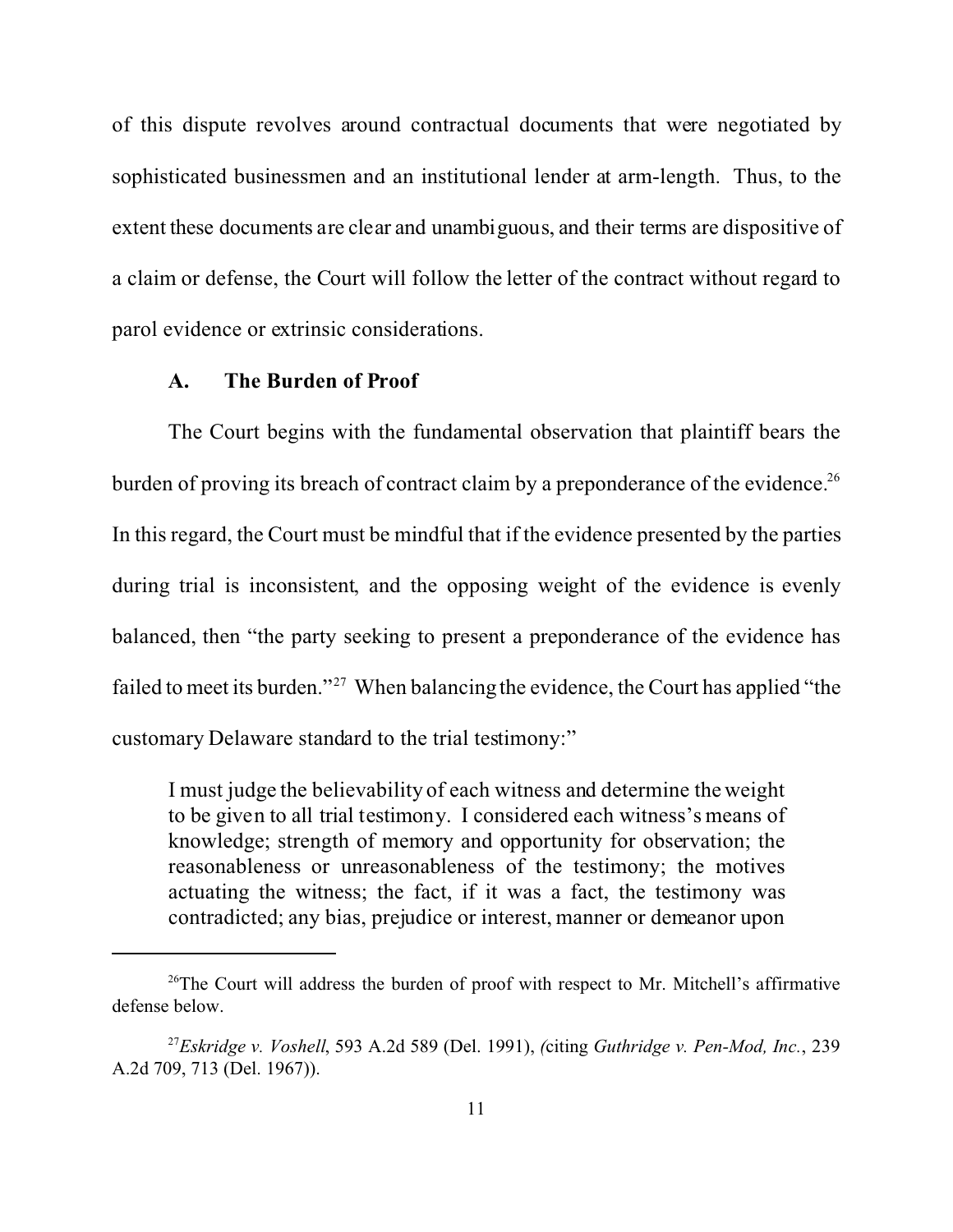the witness stand; and all other facts and circumstances shown by the evidence which affect the believability of the testimony. After finding some testimony conflicting by reason of inconsistencies, I have reconciled the testimony, as reasonably as possible, so as to make one harmonious story of it all. To the extent I could not do this, I gave credit to that portion of testimony which, in my judgment, was most worthy of credit and disregarded any portion of the testimony which, in my judgment, was unworthy of credit. $28$ 

### **B. DCM Acquired The Assigned Loans From WSFS**

Mr. Mitchell has argued that his guarantee obligations were extinguished because DCM "paid off" the Assigned Loans. In other words, according to Mr. Mitchell, there are no longer any loans for him to guarantee. After reviewing the evidence, the Court is satisfied that DCM purchased the Assigned Loans from WSFS; there was no "pay off" which would extinguish Mr. Mitchell's obligations under his personal guarantee. In this regard, it should be noted that DCM was not a borrower on any loan from WSFS, nor did it purport to be acting on behalf of a borrower when it negotiated with WSFS. DCM was formed by Mr. Sills for the sole purpose of acquiring the Assigned Loans from WSFS and then securing payment of the loan obligations from either the borrowers or the guarantors. Mr. Mitchell has offered no factual basis in the record nor any legal authority that would justify a characterization of the transaction as anything other than what it purported to be: an acquisition of

<sup>28</sup>*Dionisi v. DeCampli*, 1995WL 398536, at \* 1 (Del. Ch. June 28, 1995).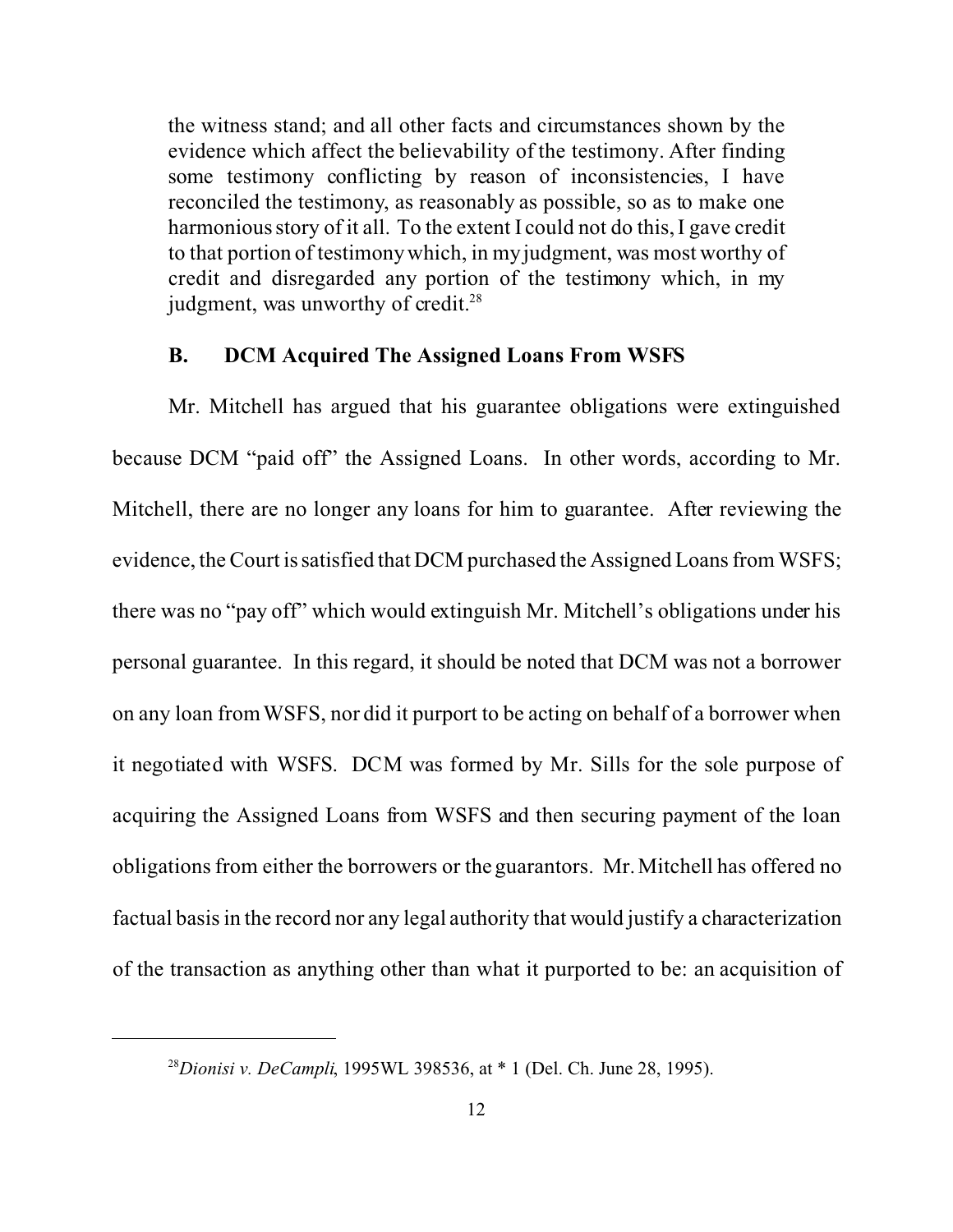loans (debt instruments) at par value.

Moreover, Mr. Mitchell's personal guarantee states that it "shall remain in full force and effect as to Guarantor (Mitchell) until **all** Indebtedness outstanding ... shall be finally and irrevocably paid in full."<sup>29</sup> It is clear that the "Indebtedness," as defined in Mr. Mitchell's personal guarantee, includes not only the Assigned Loans, but also all of the other loans secured on behalf of the various sub companies that were not purchased by and assigned to DCM and remain outstanding to WSFS. Thus, even if one might characterize DCM's transaction with WSFS as a payoff of the Assigned Loans, the transaction still would not terminate Mr. Mitchell's personal guarantee because "all Indebtedness outstanding" has not been "paid in full."

#### **C. Plaintiffs Have Established An "Event of Default"**

In his post-trial brief, Mr. Mitchell argued that DCM cannot establish an "event of default" on the Assigned Loans to which his personal guarantee attached because it failed to present any evidence regarding the terms of the underlying loans. DCM acknowledges that it did not put the loan agreements into evidence at trial but argues that the Court can "take notice" of the fact that a failure to pay the loans constitutes an event of default. The parties do not dispute that the borrowers stopped paying on the Assigned Loans prior to DCM's demand that Mr. Mitchell make good on his

 $^{29}PX$  7 at ¶12 (emphasis supplied).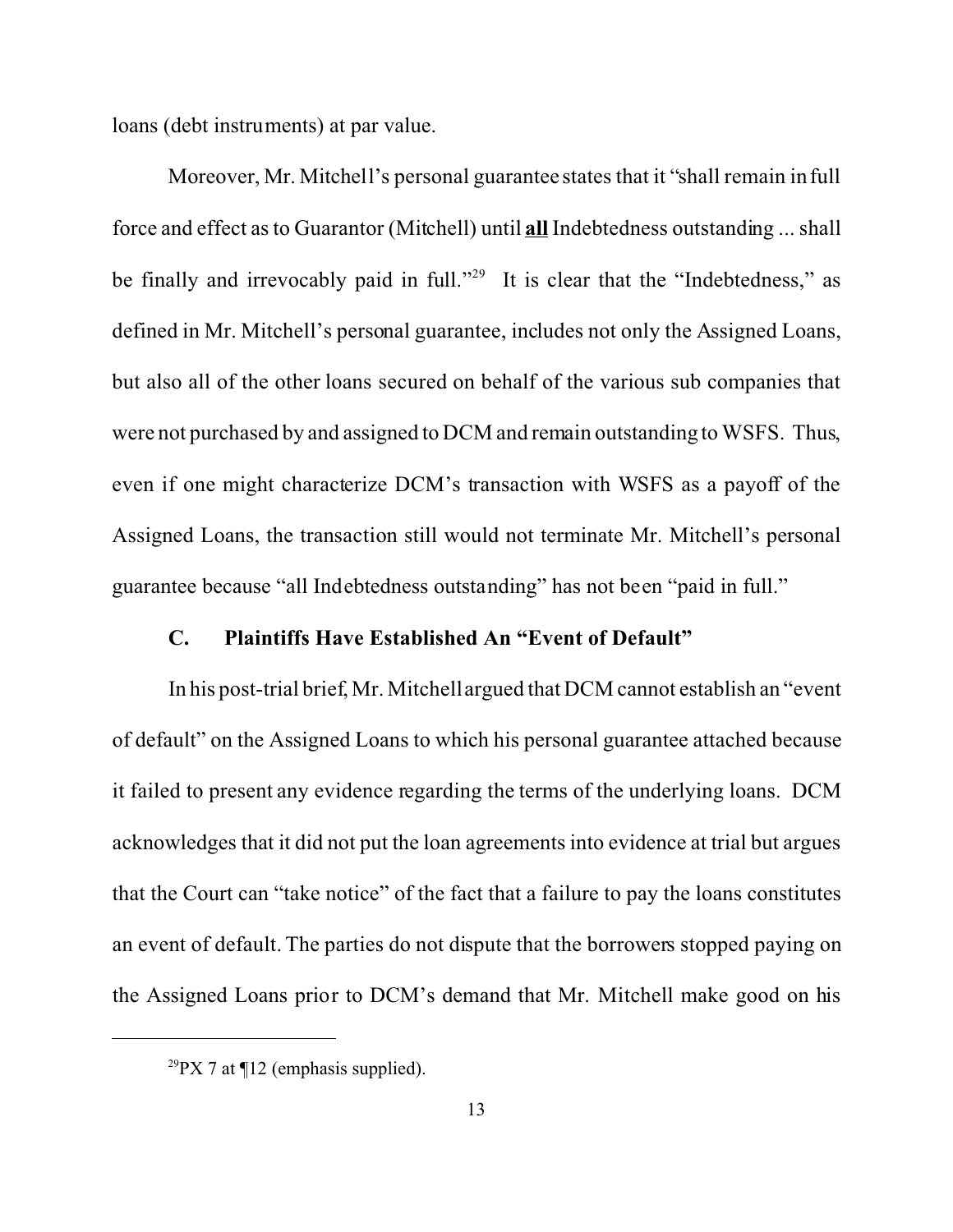personal guarantee. At oral argument after trial, Mr. Mitchell's counsel conceded (appropriately) that nonpayment of the Assigned Loans would be an event of default.<sup>30</sup> The Court so finds and, accordingly, Mr. Mitchell's argument in this regard is rejected. The Court is satisfied that DCM has established an event of default.

#### **D. The Covenant of Good Faith and Fair Dealing**

Mr. Mitchell's showcase defense is that DCM should be barred from recovery because it has acted in bad faith. Specifically, he alleges that Mr. Sills, through DCM, caused the borrowers that he controlled to default on their loan obligations so that Mr. Sills, through DCM, could pursue Mr. Mitchell under his personal guarantee. He has couched this defense as an allegation of "bad faith." In essence, Mr. Mitchell contends that DCM has violated the covenant of good faith and fair dealing ("the covenant") that is implied in his personal guarantee by causing an event of default on the underlying loan agreements. $31$  This defense raises several predicate legal issues:

 $^{30}$ D.I. 42 at 53-56.

<sup>&</sup>lt;sup>31</sup>The Court notes that Mr. Mitchell himself has characterized his "bad faith" argument as a violation of the covenant. D.I. 35 at 8-9; D.I. 27. The Court also notes that Mr. Mitchell has neither pled nor attempted to prove that his defenses are based on any fiduciary duty or other special relationship that Mr. Sills might owe towards or have with him. *Id.* Mr. Mitchell has not made any claims or arguments under the Uniform Commercial Code. *Id.* Nor has he sought to invoke any theories of "lender liability," either by statute or otherwise. *Id.* He raised fraud in his amended answer but alleged no facts to support the defense. He then apparently abandoned the defense in the pretrial stipulation, in his presentation at trial, and in post-trial briefing. *Id.* Accordingly, the Court will consider his asserted defense of "bad faith" only in the context in which he has argued it here, i.e., as a claim that Mr. Sills and/or DCM have breached the covenant.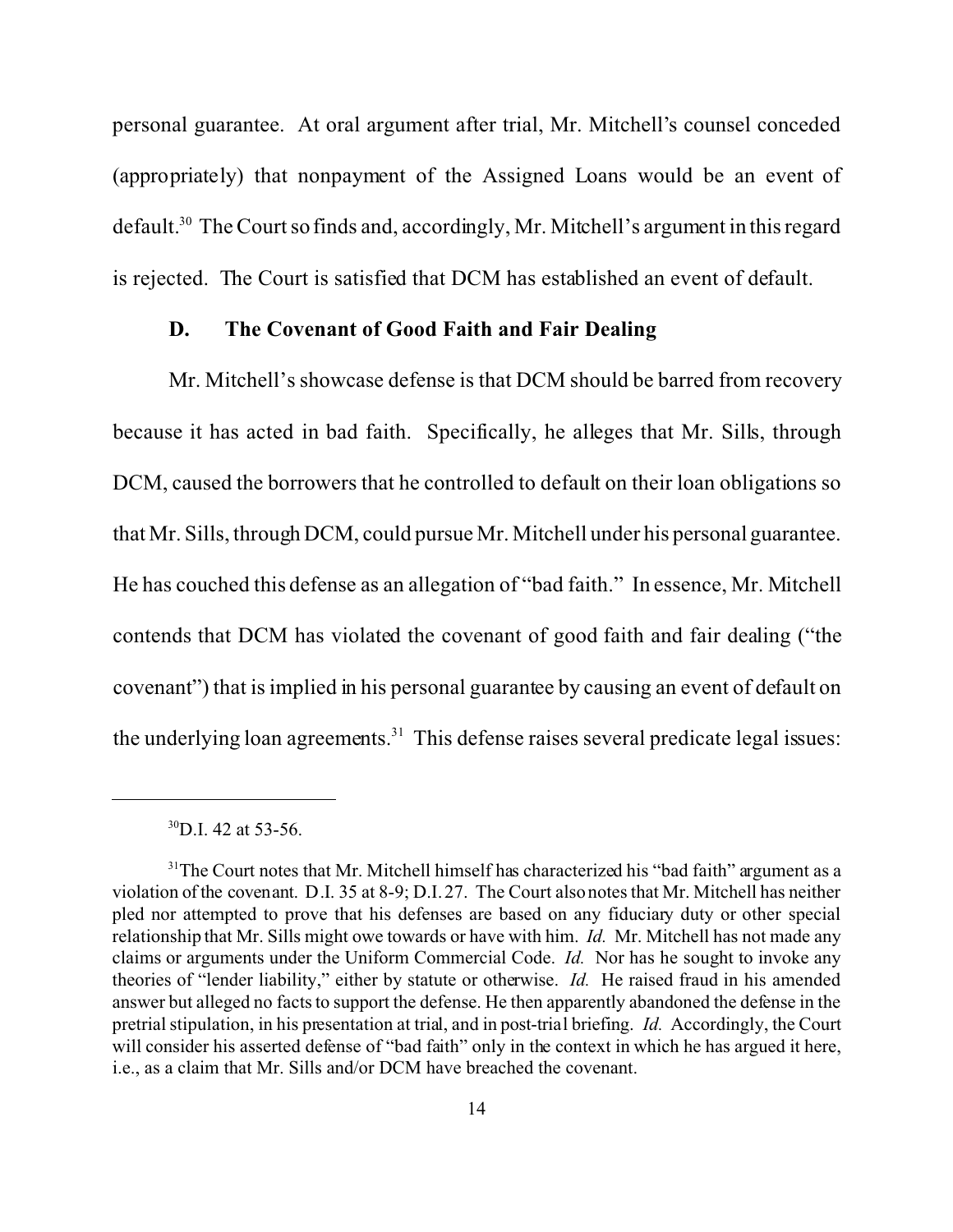(1) is the covenant available as a defense to a breach of contract claim;<sup>32</sup> (2) if so, is it an affirmative defense for which Mr. Mitchell would carry the burden of proof; (3) what must Mr. Mitchell prove in order to be relieved of his contractual obligations under his personal guarantee; and (4) if the covenant is available as a defense to Mr. Mitchell as a matter of law, is his personal guarantee sufficiently ambiguous on the issue of his repayment obligation to allow the Court to imply the covenant to relieve him of that obligation. The Court will address these issues *seriatim.* 

### **1. The Covenant As a Defense**

The Court has not located any Delaware authority that directly addresses the question of whether the covenant can be raised as a defense in a breach of contract action.<sup>33</sup> In Delaware, the covenant generally is raised by plaintiffs as one of several claims of breach, or as a cross or counter claim asserted by the defendant.<sup>34</sup> Nevertheless, there does appear to be authority elsewhere that would support the use

 $32\text{Mr}$ . Mitchell has not raised the covenant as a counterclaim.

<sup>&</sup>lt;sup>33</sup>The Court acknowledges that "bad faith" frequently is raised as a defense in both tort and contract actions. As stated, Mr. Mitchell has refined his allegation of bad faith by focusing on an alleged violation of the covenant. It is in this limited context that the Court notes an apparent lack of authority.

<sup>34</sup> *See e.g. O'Tool v. Genmar Holdings, Inc.,* 387 F.3d 1188 (10th Cir. 2004); *Dunlap v. State Farm Fire & Cas. Co.,* 878 A.2d 434 (Del. 2005); *DuPont v. Pressman,* 679 A.2d 436 (Del. 1996); *In re: Fitzgerald v. Cantor*, 1998 WL 842316 (Del. Ch. Nov. 10, 1998); *Ariba, Inc. v. Elec. Data Sys. Corp.,* 2003 WL 943249 (Del. Super. Ct. Mar. 7, 2003) (all cases illustrating use of the covenant of good faith and fair dealing either as a counter-claim or a direct claim for relief).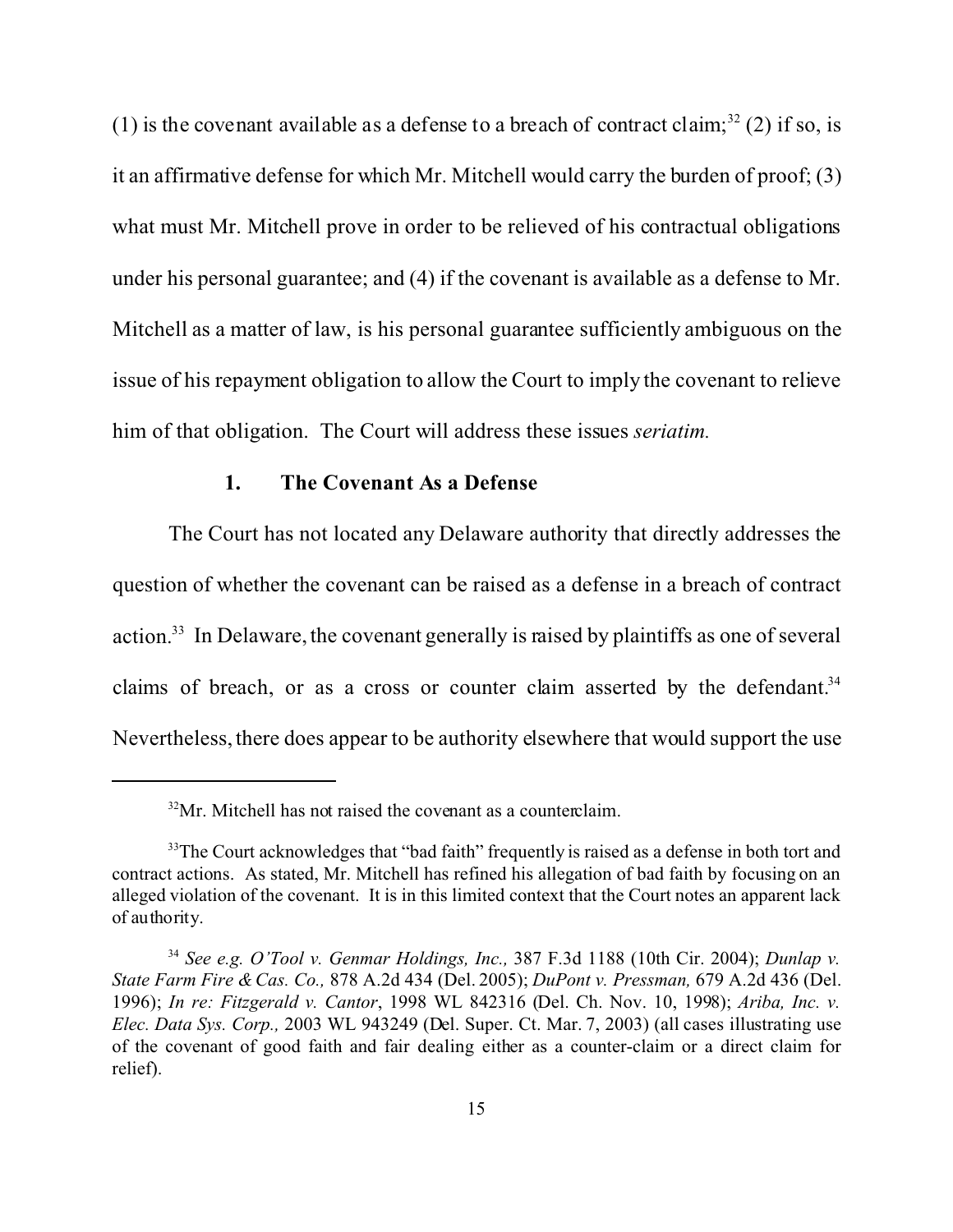of the covenant as a defense to a breach of contract claim. For instance, Massachusetts allows the covenant to be raised as a defense in order "to guarantee that the parties remain faithful to the intended and agreed upon expectations of the parties."<sup>35</sup>

Although Delaware courts have not addressed the question in the civil context, our Supreme Court recently made it clear that a criminal defendant may seek to rescind a plea agreement on the ground that the State violated the covenant in the negotiation or implementation of the deal.<sup>36</sup> Specifically, the Court held:

 "[W]e make explicit what was always implicit: in Delaware, a covenant of good faith and fair dealing applies to plea bargains as well as to any agreement between a criminal defendant and the State. 'Stated in its most general terms, the implied covenant requires a party in a contractual relationship to refrain from arbitrary or unreasonable conduct which has the effect of preventing the other party to the contract from receiving the fruits of the bargain.'"<sup>37</sup>

Other jurisdictions have taken a similar approach to rescind otherwise

<sup>35</sup> *See Citizens Bank of Mass. v. Bus. Prod. Online, Inc.*, 2006 WL 541038, \*3 (Mass. Super Ct.. Feb. 14, 2006) (quoting *Uno Rest. v. Boston Kenmore Realty*, 805 N.E.2d 957 (Mass. 2004)).

<sup>36</sup> *Cole v. State*, 2005 WL 2805562, at \*5 (Del. Oct. 19, 2005).

<sup>37</sup>*Id.* (quoting *Dunlap*, 878 A.2d at 442).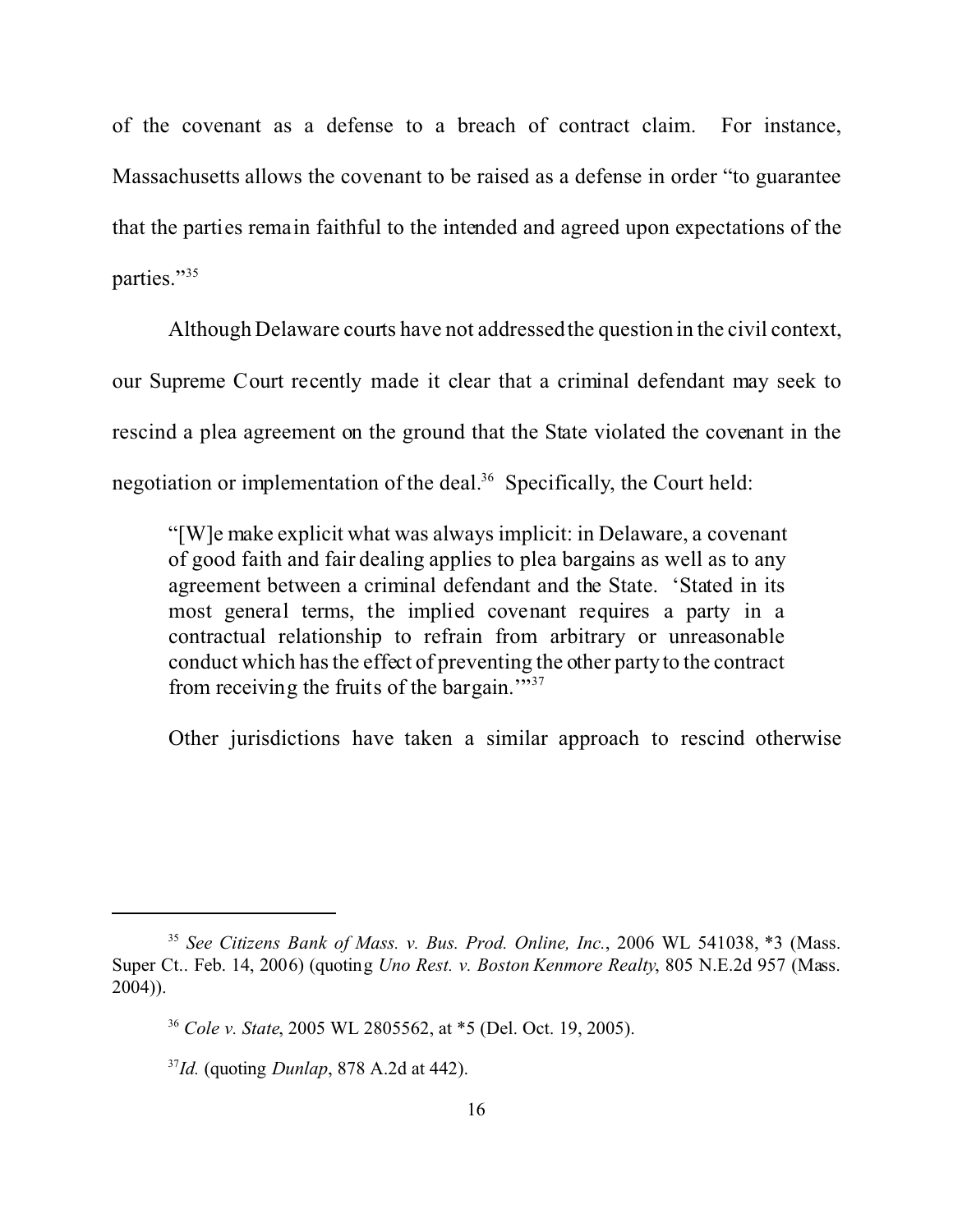enforceable plea agreements.<sup>38</sup> From these cases, the Court has drawn the conclusion that the covenant can be raised as a defense to a breach of contract claim in the civil context. The covenant, as an implied term, applies to all parties to a contract. It only makes sense, therefore, that all parties to a contract may rely upon the covenant in litigation, whether they are plaintiffs or defendants.

### **2. As Raised Here, The Covenant Is An Affirmative Defense**

The burden of proving a breach of the covenant is generally placed upon the party asserting the violation.<sup>39</sup> A party wishing to avail itself of the covenant must make an *affirmative* showing of "oppressive or underhanded tactics" that have thwarted the spirit of the agreement.<sup>40</sup> Although the Court has found no Delaware decision directly on point, the Court is satisfied that a plaintiff in a breach of contract claim need not establish, as a *prima facie* element of its claim, that it has complied with the covenant. Rather, to the extent the fact finder is to consider the plaintiff's

<sup>38</sup>*State v. Lutes*, 120 P.3d 299, 303 (Idaho 2005) ("Where . . .a defendant argues that his guilty plea was not voluntary as a consequence of the state breaching an implied term of the contract, we necessarily examine whether that implied term can be reasonably inferred from the express language of the contract." This examination was used to see if the defense's argument of a breach of implied contractual terms in a plea bargain is valid. While defendant's argument failed, the court's reasoning invoked methods consistent with applying the covenant.).

<sup>39</sup> *See Gregg v. NYLCare Health Plans, Inc.*, 2000 WL 336553, at \*4 (D. Or. Mar. 30, 2000)(explaining that a plaintiff must make some showing based on the terms of the contract that indicate a violation of good faith and fair dealing has occurred).

<sup>40</sup> *In re Cendant Corp. Sec.*, 2006 WL 1342808, at \*4 (3d Cir. May 17, 2006).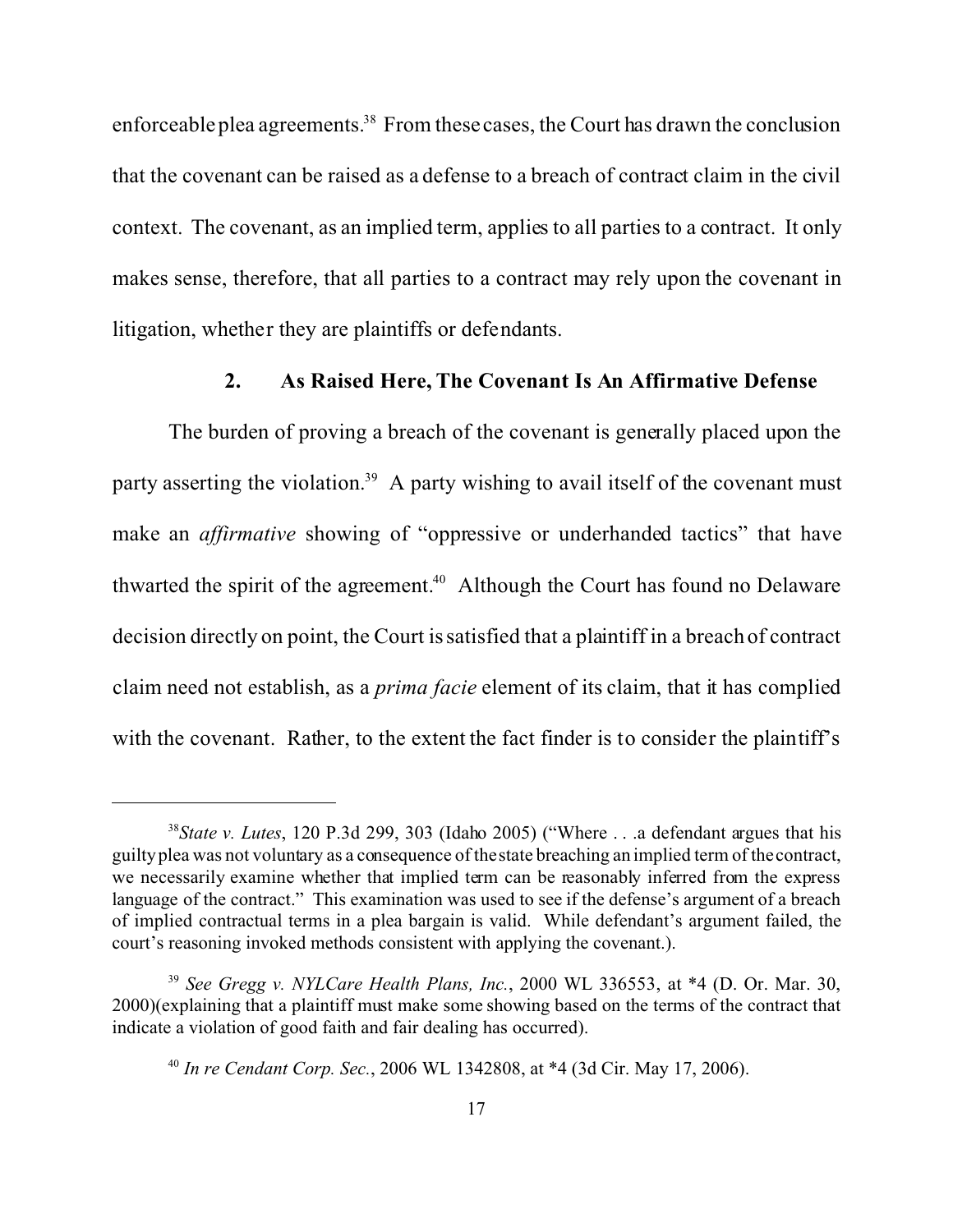non-compliance with the covenant as a basis to defeat the plaintiff's breach of contract claim, it is up to the defendant to raise the issue and then affirmatively prove the plaintiff's material breach, either in the context of a cross claim or, at least, an affirmative defense.

Mr. Mitchell's amended answer did not assert the covenant as an affirmative defense.<sup>41</sup> He did, however, raise fraud but did not state a factual basis for this defense.<sup>42</sup> The first instance where Mr. Mitchell appears to raise the issue of "bad faith" is in his response brief in opposition to DCM's motion for summary judgment.<sup>43</sup> He then reiterated his claim of bad faith in the pretrial stipulation and, as stated, this was his primary defense at trial without objection.<sup>44</sup>

The pretrial stipulation may supersede the initial and responsive pleadings and provide adequate notice of a claim or defense under certain circumstances.<sup>45</sup> The Court is satisfied that Mr. Mitchell has provided adequate notice of his bad faith/covenant defense in the pretrial stipulation and that it should be considered on

 $^{41}$ D.I. 8.

<sup>42</sup>*Id.* at ¶18.

 $^{43}$ D.I. 17.

 $^{44}$ D.I. 27, at §3, ¶3 (Mitchell's issues of fact to be litigated).

<sup>45</sup>*See Alexander v. Cahill,* 829 A.2d 117, 129-130 (Del. 2003).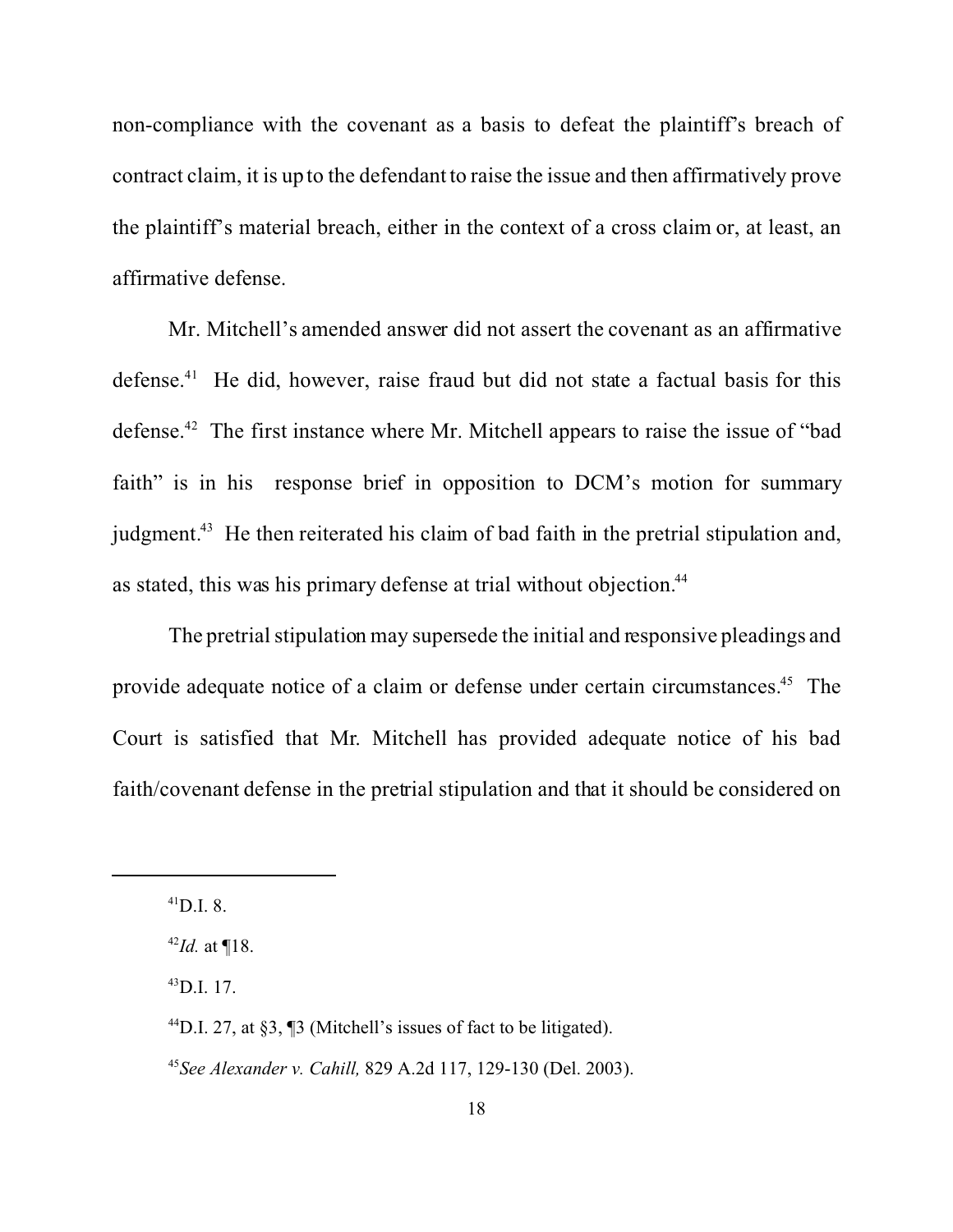the merits.<sup>46</sup>

### **3. Only A Material Breach Will Excuse Performance**

Having concluded that the covenant *may* be raised as an affirmative defense to a breach of contract claim, the Court next considers in what manner the covenant will operate to relieve a defendant of his obligations under a contract. Generally, a party may only be excused from performance of a contract when the other party has materially breached the contract. "It is a basic tenet of contract law that a party is excused from performance under a contract if the other party is in material breach thereof."<sup>47</sup> "The converse of this principal is that a slight breach by one party, while giving rise to an action for damages, will not necessarily terminate the obligations of the injured party to perform under the contract."<sup>48</sup> As the Court of Chancery explained in *BioLife:* 

Non-performance by an injured party under such a circumstance operates as a breach of contract. The question whether the breach is of sufficient importance to justify non-performance by the non-breaching party is one of degree and is determined by weighing the consequences in the light of

<sup>&</sup>lt;sup>46</sup>The Court notes that DCM has not raised the issue of whether Mr. Mitchell has properly preserved a bad faith/covenant defense. Nevertheless, having concluded that the covenant may be raised as an affirmative defense, the Court felt obliged to determine whether Mr. Mitchell had properly done so in this case.

<sup>47</sup> *Word v. Johnson*, 2005 WL 2899684, at \*4 (Del. Ch. Oct. 28, 2005).

<sup>48</sup>*BioLife Solutions, Inc. v. Endocare, Inc.*, 838 A.2d 268, 278 (Del. Ch. 2003) (citations and internal quotations omitted).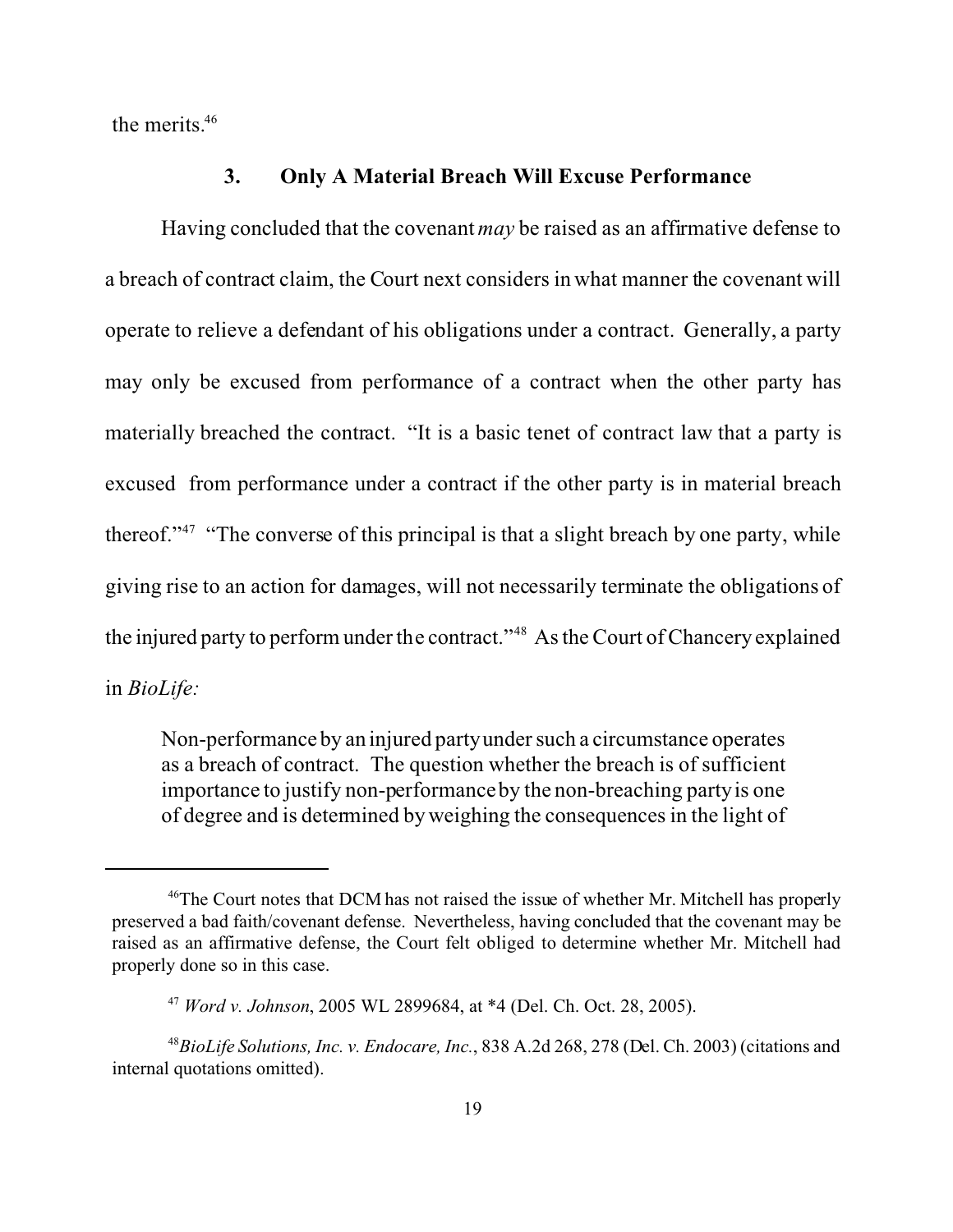the actual custom of men in the performance of contracts similar to the one that is involved in the specific case."<sup>49</sup>

According to the Restatement of Contracts, when determining whether a breach

(i.e. "a failure to render or to offer performance") is material, the following

circumstances are significant:

(a) the extent to which the injured party will be deprived of the benefit which he reasonably expected;

(b) the extent to which the injured party can be adequately compensated for the part of that benefit of which he will be deprived;

(c) the extent to which the party failing to perform or to offer to perform will suffer forfeiture;

(d) the likelihood that the party failing to perform or to offer to perform will cure his failure, taking account of all the circumstances including any reasonable assurances;

(e) *the extent to which the behavior of the party failing to perform or to offer to perform comports with standards of good faith and fair dealing*. 50

"Adherence to the standards stated in Subsection (e) is not conclusive, [however],

since other circumstances may cause a failure to be material in spite of such

adherence. Nor is non-adherence conclusive, and other circumstances may cause a

<sup>49</sup> *Id.* (citations and internal quotations omitted). *See also DeMarie v. Neff*, 2005 WL 89403, at \*4 (Del. Ch. Jan. 12, 2005) ("[A]lthough a material breach excuses performance of a contract, a nonmaterial-or *de minimis*-breach will not allow the non-breaching party to avoid its obligations under the contract.").

<sup>&</sup>lt;sup>50</sup> Restatement (Second) of Contracts  $\S$  241 (1981) (emphasis supplied).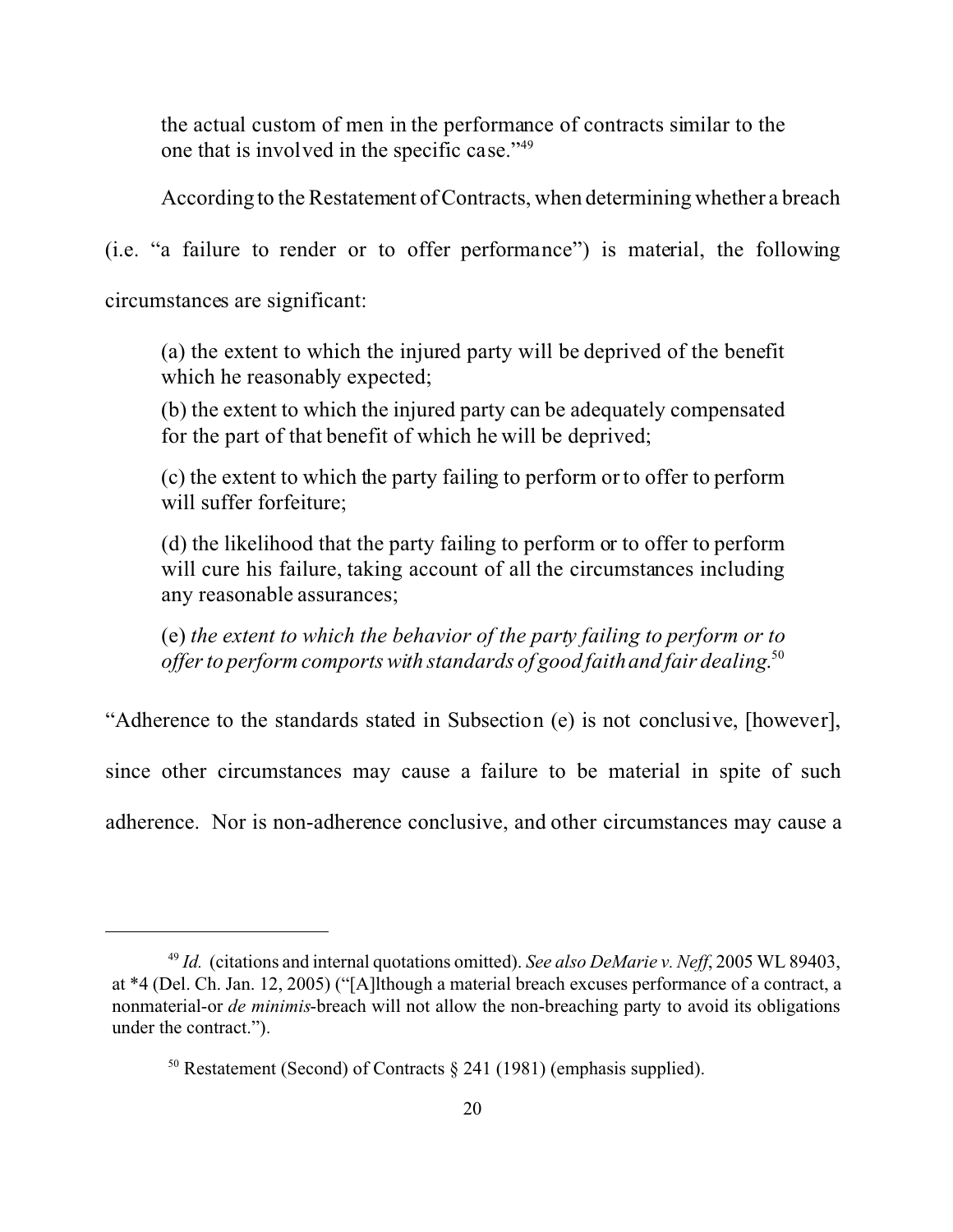failure not to be material in spite of such non-adherence."<sup>51</sup> Therefore, the fact that a party has breached the covenant (i.e. non-adherence to subsection (e)) may or may not be considered "material" depending upon the circumstances of the case.<sup>52</sup> The inquiry is fact-intensive. For now, it suffices to say that to be excused from his contractual obligation to satisfy his person guarantee of the Assigned Loans, Mr. Mitchell must establish that DCM has committed a material breach of the covenant. As explained below, his proof at trial fell short of this mark.

<sup>52</sup> *See e.g. Carvel Corp. v. Diversified Mgmt. Group, Inc.,* 930 F.2d 228, 230-31 (2d Cir. 1981) (noting that "every contract contains an implied covenant of good faith and fair dealing" and that plaintiff was "under a duty to perform the contract in good faith and ... a failure to do so *could* be considered a material breach.") (emphasis supplied). Other jurisdictions also recognize that a breach of the covenant can amount to a material breach. *See RW Power Partners, L.P. v. Va. Elec. and Power Co.*, 899 F. Supp. 1490, 1498 (E.D. Va. 1995) ( Under Virginia law, the "breach of the duty of good faith and fair dealing requires more than mere inattention to good business practice" in order to be considered a material breach.); *Rand-Whitney Containerboard Ltd. P'ship v. Town of Montville*, 2005 WL 2042066, at \* 3 (D. Conn. Aug. 23, 2005) (Holding that to establish that a breach of the covenant is material requires the non-breaching party to "identify undisputed facts about which conduct constituted plaintiff's bad faith."); *Ssangyong Inc. v. Innovation Group, Inc.*, 2000 WL 1339206, at \* 9 (S.D. Iowa July 27, 2000)(Holding that the plaintiff's delays in issuing letters of credit to the defendant were commercially unreasonable and "[w]hen viewed as a whole, these delays, coupled with [plaintiff's] failure to respond to [defendant's] inquiries, amount to a *material* breach of the implied covenant of good faith and fair dealing.") (emphasis supplied); *Connaghan v. Maxus Exploration Co.,* 1992 WL 535618, at \* 10 (D. Wyo. Feb. 4, 1992) ("This Court now holds that the realigned plaintiffs are precluded from recovering for that breach by their own prior material breach of the implied covenant of good faith and fair dealing (in unreasonably withholding consent to the settlement.")).

<sup>51</sup> *Id.* cmt. f.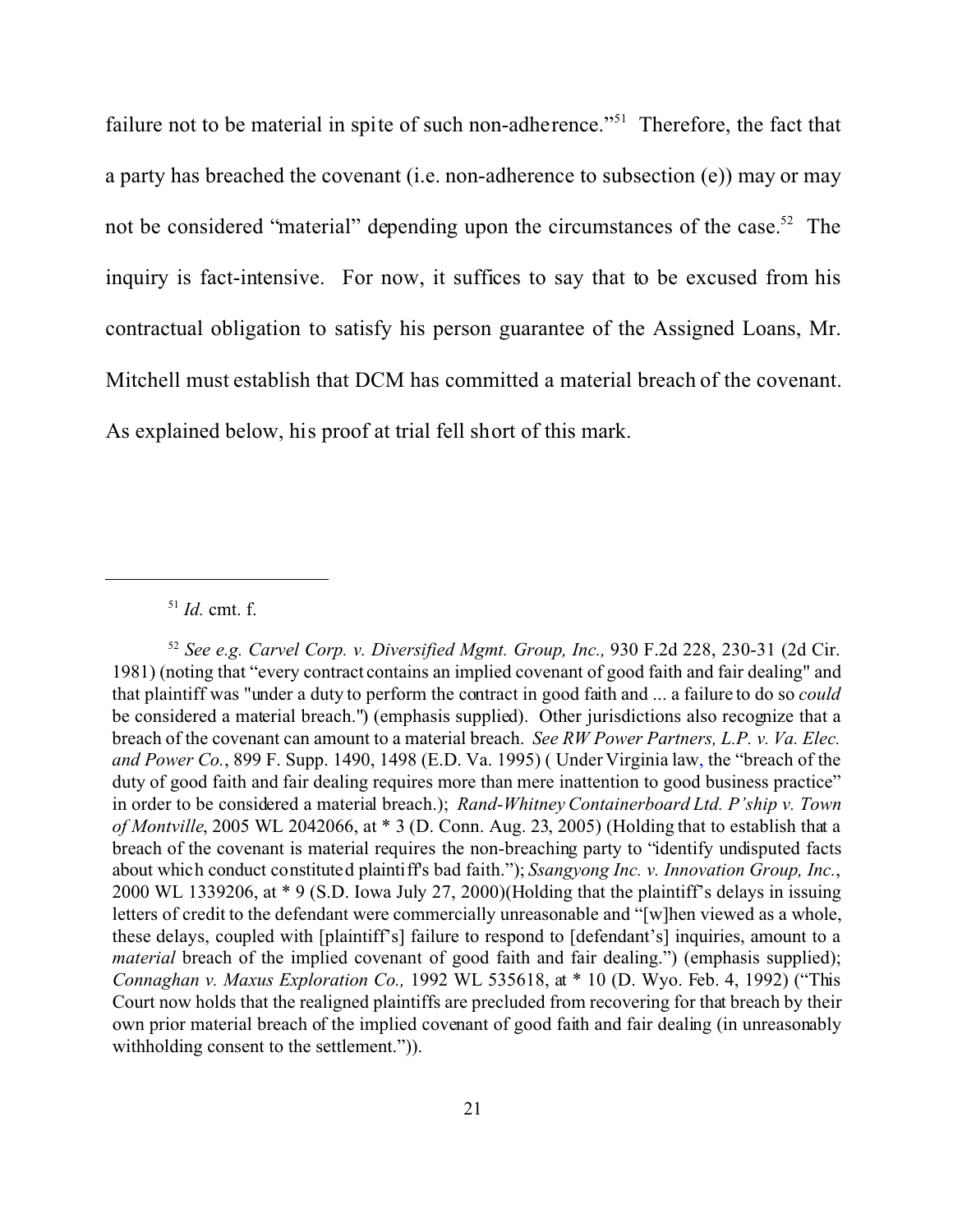### **4. The Covenant Is Not Implicated By These Facts**

Good faith and fair dealing is required in the performance of all contracts.<sup>53</sup> The covenant is the means by which courts will enforce this obligation when the parties themselves have not specifically addressed the issue in their oral or written contract.<sup>54</sup> The definition of good faith and fair dealing is fluid and depends upon the facts and circumstances of a given case and the specific terms of the parties' agreement. In general, good faith captures the notion that neither party to a contract will subvert the other party's right to receive the intended benefit of the bargain.<sup>55</sup> Similarly, the covenant directs the parties not to facilitate an "evasion of the spirit of the bargain."<sup>56</sup> The Uniform Commercial Code, in the context of sales contracts, codifies the covenant by requiring "honesty in fact in the conduct or transaction concerned … and the observance of reasonable commercial standards of fair dealing in the trade."57 Yet

<sup>53</sup> *Pressman,* 679 A.2d at 443.

<sup>54</sup> *Dunlap*, 878 A.2d at 440–1.

<sup>55</sup> SAMUEL WILLISTON & RICHARD A. LORD, A TREATISE ON THE LAW OF CONTRACTS § 38:15, 437 (2000).

<sup>56</sup> RESTATEMENT (SECOND) OF CONTRACTS § 205D (1981).

<sup>57</sup> *Pressman*, 679 A.2d at 443.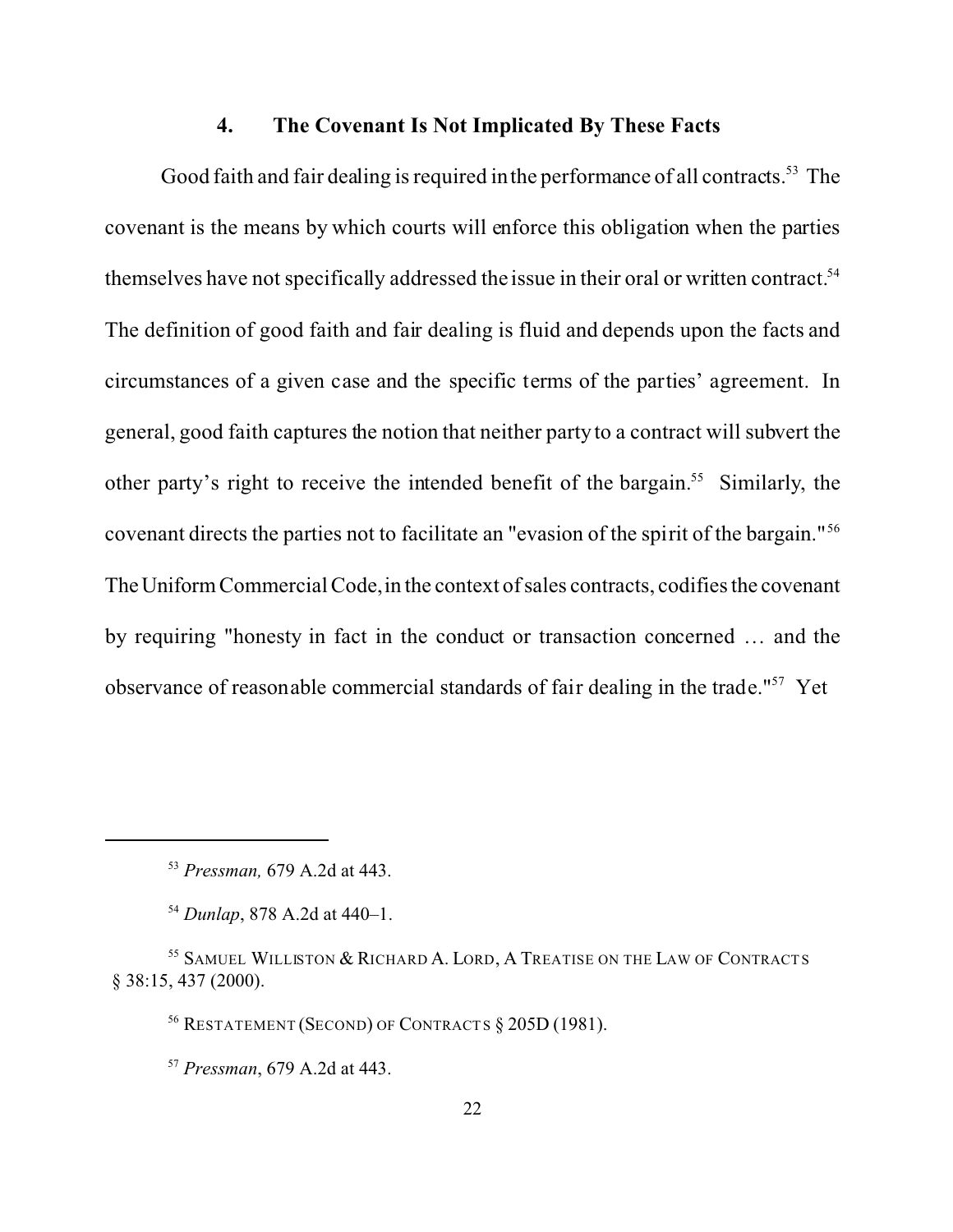another description of good faith offered by courts is simply the absence of bad faith.<sup>58</sup> At the end of the day, despite the many characterizations of the term, and the general guidance that can be drawn from these descriptions, good faith must be determined from the context of the contractual relationship of the parties and the circumstances surrounding the alleged breach.<sup>59</sup>

A party generally breaches the covenant by frustrating the overarching purpose of the contract.<sup>60</sup> The first step in applying the covenant, therefore, is to examine the contract to determine if the alleged breach is clearly addressed within the terms of the

<sup>59</sup> *See* Werner Ebke, *Good Faith and Fair Dealing in Commercial Lending Transactions: From Covenant to Duty and Beyond*, 49 OHIO ST. L.J. 1237, 1238 (1989) (explaining that the "covenant" of good faith and fair dealing is merely the application of the "duty" of good faith and fair dealing to a contract and must be considered in the context of the particular relationship at issue).

<sup>58</sup> *See* Emily Houh, *The Doctrine of Good Faith in Contract Law: A (Nearly) Empty Vessel?*, 2005 UTAH L. REV. 1, 5-6 (2005) (explaining that defining good faith as a corollary to bad faith is the primary principle of the so-called "Excluder" analysis. This method of understanding the covenant seeks not to define wholly what constitutes good faith, but instead to leave its application open to various contexts while excluding "certain heterogeneous forms of bad faith.")(citations omitted). This theory is the one adopted by the Restatement. *See* RESTATEMENT (SECOND) OF CONTRACTS § 205D (1981). It also is the theory that appears to have been endorsed by our Supreme Court. *See e.g. Dunlap*, 878 A.2d at 441 ("good faith has no set meaning, serving only to exclude a wide range of heterogeneous forms of bad faith.")(citations omitted).

<sup>60</sup> *See Dunlap*, 878 A.2d at 442.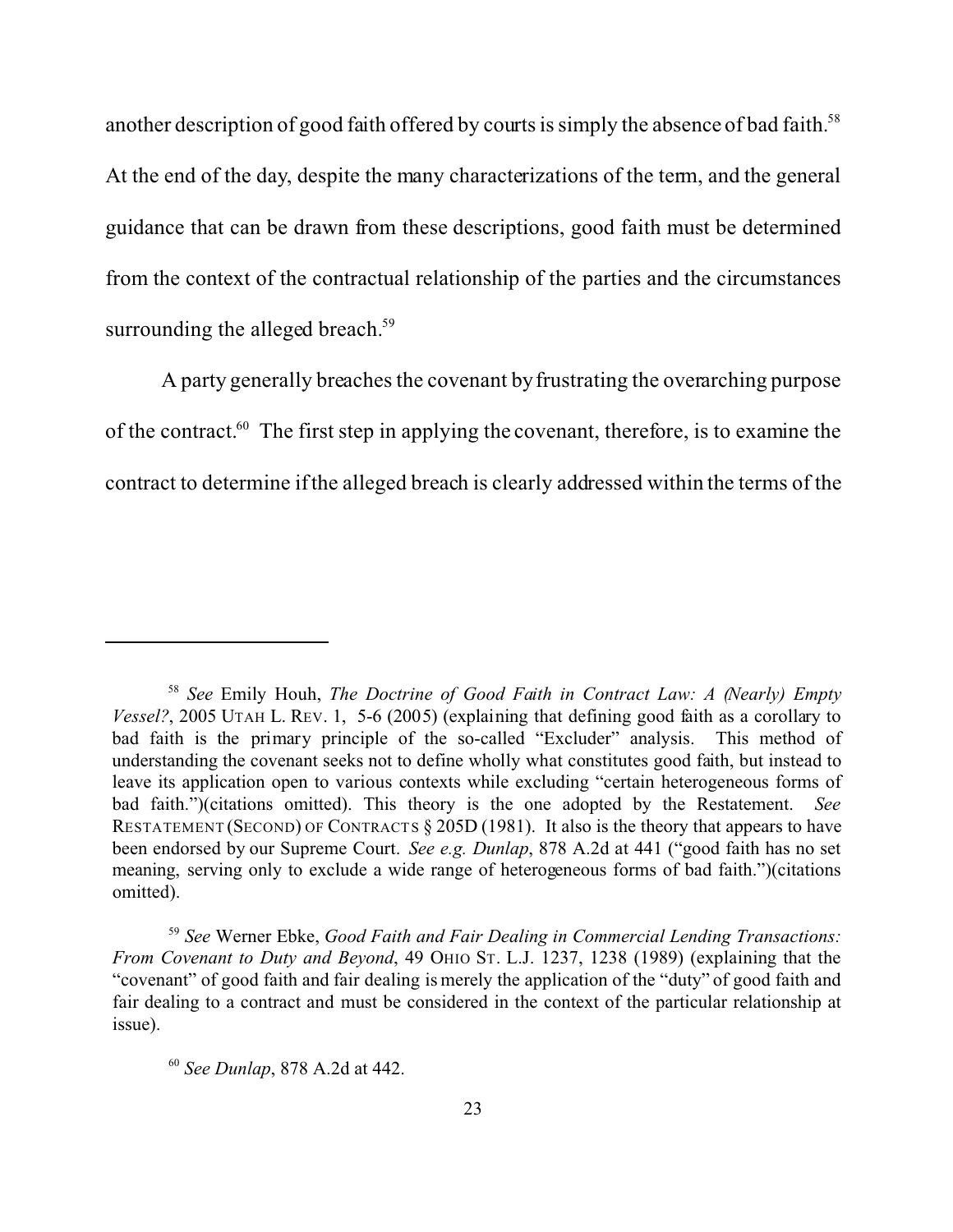agreement.<sup>61</sup> Regardless of what the parties may allege in litigation, if the terms of the contract are facially clear, the parties must be held to those terms. It would violate the basic principles of contract construction to allow any other result.<sup>62</sup>

Surety and guarantee contracts, like all others, are subject to good faith and fair dealing.<sup>63</sup> The context in which the covenant might apply in these situations, however, is exceptionally rare. Delaware courts frequently hold that a lack of good faith defense is unavailable in cases involving a demand for payment because the ability to demand is an agreed upon term explicit in the contract. $64$  For instance, when a contract expressly states a loan is payable on demand, the court cannot dilute these explicit

<sup>61</sup> *See Frontier Oil Corp.* v. *Holly Corp*., 2005 WL 1039027, at \*28 (Del. Ch. Apr. 29, 2005) (quoting *Cincinnati SMSA Ltd. P'ship v. Cincinnati Bell Cellular Sys. Co.*, 708 A.2d 989, 992 (Del. 1998)) ("[T]he implied covenant may only be invoked where it is 'clear from what was expressly agreed upon that the parties who negotiated the express terms of the contract would have agreed to proscribe the act later complained of.'").

<sup>62</sup> *See Dunlap*, 878 A.2d at 441 (quoting *Tymshare, Inc., v. Covell*, 727 F.2d 1145, 1152 (D.C. Cir. 1984)) (stating the doctrine requires the "honoring [of] the reasonable expectations created by the autonomous expression of the contracting parties.").

<sup>63</sup> *See Int'l Fid. Ins.. Corp. v. Delmarva Sys. Corp.*, 2001 WL 541469 (Del. Super. Ct. May 9, 2001) (allowing surety claims to use the covenant of good faith and fair dealing when suing for damages).

<sup>64</sup> *First Fed. Sav. Bank v. CPM Energy Sys.*, 1993 WL 138986, at \*2 (Del. Super. Ct. Apr. 22, 1993)("[Delaware] courts have consistently held that the lack of good faith defense is unavailable in a suit to collect on a demand note. Generally, the rationale is that the execution of a demand note constitutes an agreement between the borrower and the lender that the note may be called for payment at any time, and without cause.").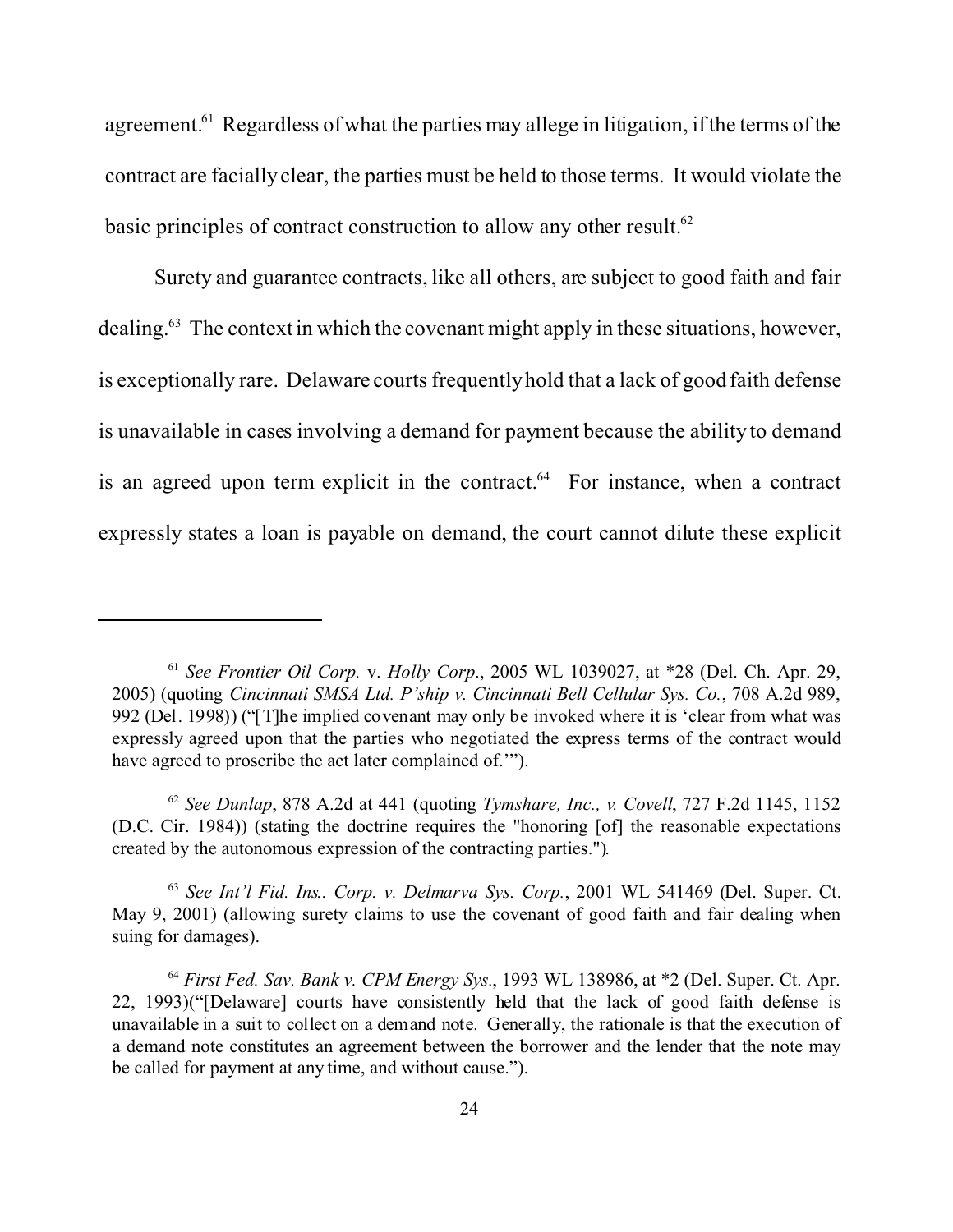terms.<sup>65</sup> A lack of good faith defense in a surety context requires a showing of fraud, deception, or conduct otherwise lacking good faith in the decision to call the loan.<sup>66</sup>

While fraud and deception are easily definable within standard Delaware law, it is not clear what needs to be shown to find a party "otherwise lacking good faith."<sup>67</sup> It is, however, clear that if the contractual conditions preceding the ability to demand payment are met, the motivations for the demand are irrelevant.<sup>68</sup> The fact that the exercise of a good-faith business decision might incidentally harm the other party to the contract is of little moment in the breach analysis.<sup>69</sup>

From this perhaps overly exhaustive survey of the legal standards relating to and

<sup>66</sup> *See id.*

<sup>68</sup> *See Gilbert v. El Paso Co.*, 490 A.2d 1050, 1055 (Del. Ch. 1984) (stating that when the conditions for calling a loan are made explicit, absent fraud, the motivations for calling the loan are irrelevant); *State St. Bank & Trust Co. v. Inversiones Errauriz Limitada*, 374 F.3d 158 (2d Cir. 2004) (same).

<sup>69</sup> *See M/A-Com Security Corp. v. Galesi*, 904 F.2d 134, 136 (2d Cir. 1990) (quoting *Van Valkenburgh, Nooger & Neville, Inc. v. Hayden Publishing Co.*, 281 N.E.2d 142, 145 (N.Y. 1972)) ("[T]he implied covenant does not extend so far as to undermine a party's 'general right to act on its own interest in a way that may incidentally lessen' the other party's anticipated fruits from the contract.").

<sup>&</sup>lt;sup>65</sup> *See id.* at \*3 (explaining that the loan explicitly stated it was payable on demand and that Defendant failed to provide evidence to back his defense).

<sup>&</sup>lt;sup>67</sup> See id. at \*3 (Discussing the claim of bad faith the court first notes the explicit terms of the contract do not provide for any conditions or restrictions before it further explains that the individual representing the instrument holder was "honest and forthright in his dealings with defendant").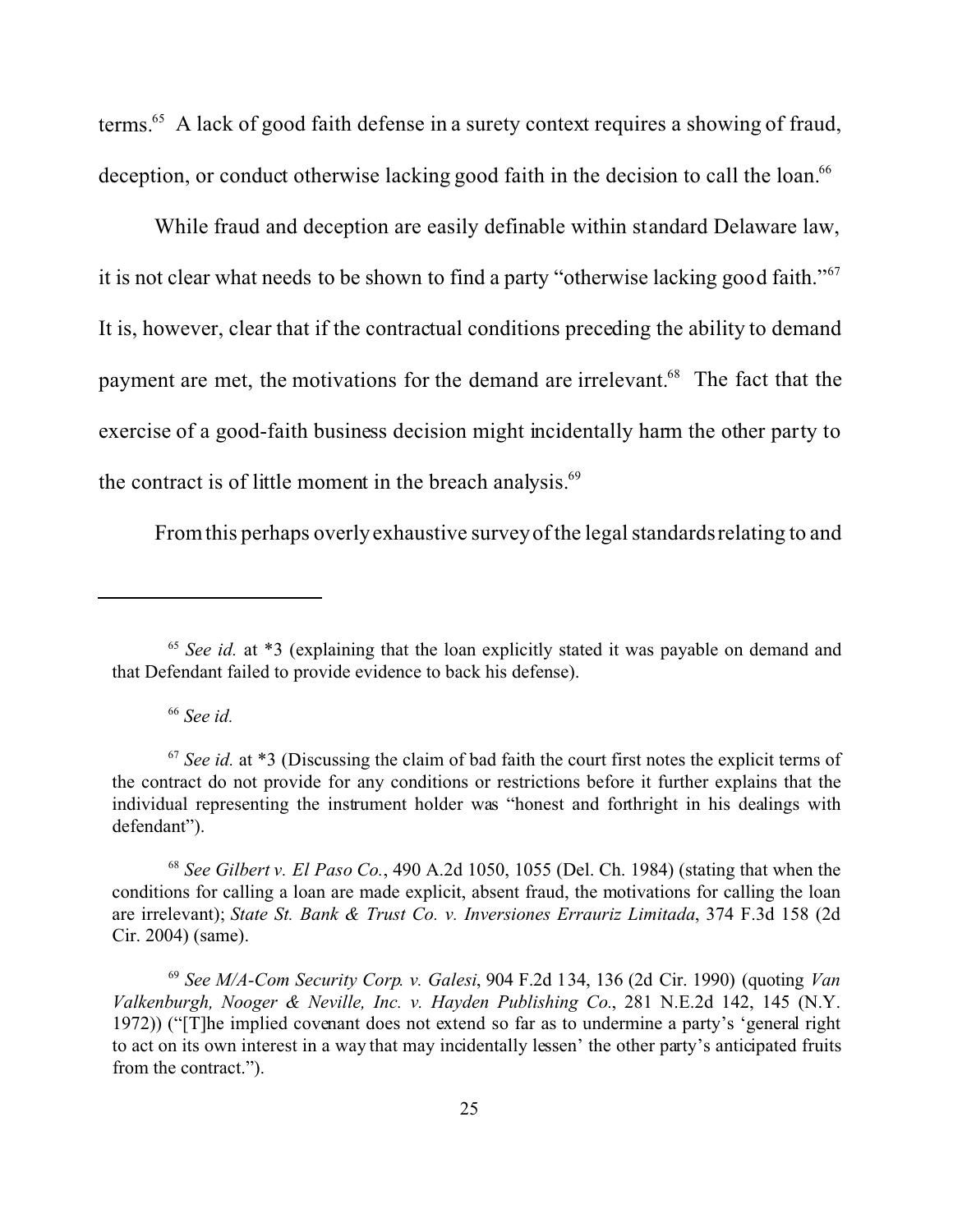practical applications of the covenant, several principles emerge that direct the Court's analysis here. First, the Court must look to the operative agreement to determine if there is room to imply the covenant in the midst of the parties' express agreements and understandings. Second, the Court must take note of the nature of the contract at issue to determine how (or even if) the covenant fits under the circumstances. Third, the Court must look specifically at DCM's conduct to determine if it rises to the level of a material breach of the covenant such that Mr. Mitchell may be relieved of his personal guarantee of the sub companies' debt.

It is important first to note that Mr. Mitchell has neither alleged nor proven that DCM has breached the express terms of his personal guarantee or any of the other operative agreements in connection with DCM's purchase of the loans from WSFS. Implicit in this concession is a recognition that DCM has complied with the letter of the operative agreements and has pursued a course authorized by their terms. By all accounts, the loans held by WSFS were freely assignable in the discretion of WSFS.<sup>70</sup> Mr. Mitchell's personal guarantee to WSFS likewise was freely assignable.<sup>71</sup> The holder of the assigned guarantee, DCM, was authorized to seek from Mr. Mitchell the

<sup>70</sup>*See* PX 1; D.I. 29 at 16; D.I. 30 at 71-72.

<sup>71</sup>*See* PX 6 at ¶14.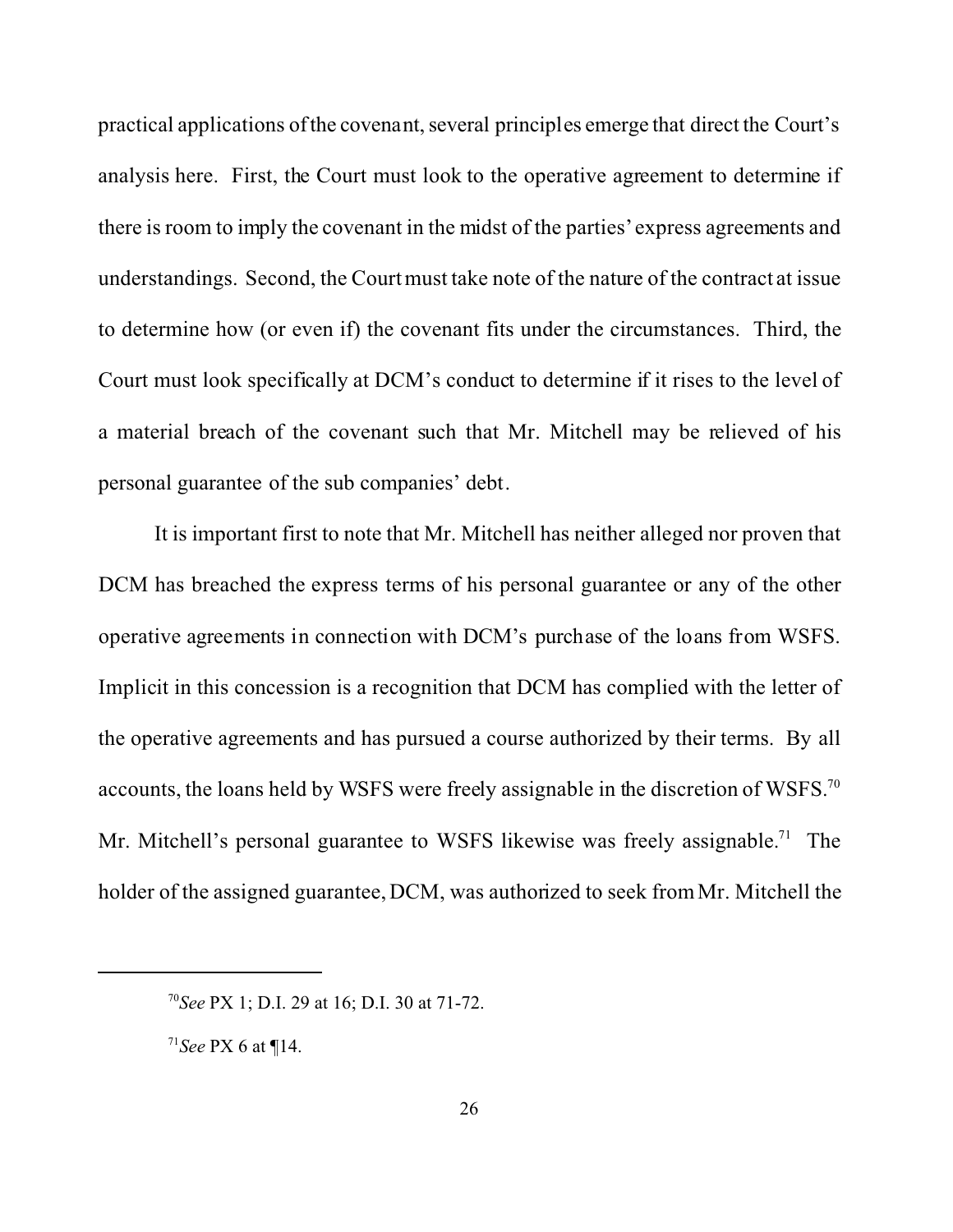entire amount of the "Guaranteed Obligations" without first resorting to the borrowers or any other guarantor.<sup>72</sup> Mr. Mitchell acknowledged that the guarantee was "absolute" and unconditional" and that he "unconditionally and irrevocable waiv[ed] all defenses which, under principles of guarantee or suretyship law, mayotherwise operate to impair or diminish [Mr. Mitchell's liability under the guarantee]."<sup>73</sup>

An event of default occurred when the borrowers stopped paying on the Assigned Loans because they were no longer financially able to do so. DCM, as the Secured Party under the guarantee, was expressly permitted to seek repayment of the entire amount of the Assigned Loans from Mr. Mitchell or any of the other coguarantors.<sup>74</sup> Under these circumstances, DCM's motivation for seeking to recover the entire amount from Mr. Mitchell - - a bargained-for right of the Secured Party to which Mr. Mitchell expressly agreed  $-$  is simply not relevant.<sup>75</sup>

In addition to concluding that the covenant defense doesn't fit within settled

<sup>72</sup>*Id.* at ¶5.

<sup>73</sup>*Id.* at ¶8.

 $^{74}$ *Id.* at ¶5.

<sup>75</sup>*See Gilbert*, 490 A.2d at 1055 ("Where, as here, the conditions are expressed, the motivations of the invoking party is, in the absence of fraud, of little relevance."); *Cincinnati SMSA* Ltd., 708 A.2d at 993 ("The unambiguous terms of the Agreement ultimately defeat the plaintiff's case [based on the covenant]."); *Dunlap*, 878 A.2d at 441 ("one generally cannot base a claim for breach of the implied covenant on conduct authorized by the terms of the agreement.")(citations and internal quotations omitted).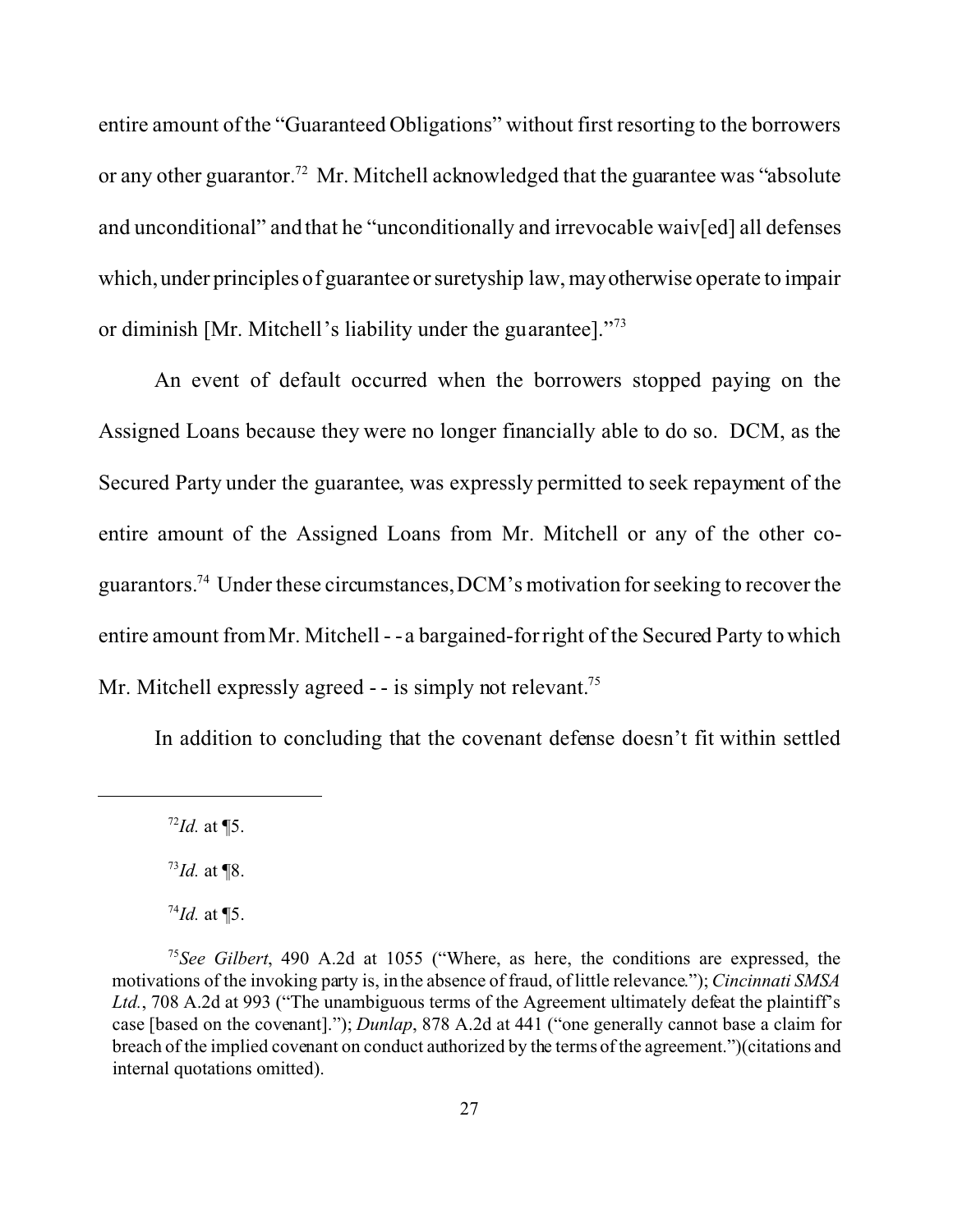parameters established in the legion of cases addressing its limited use, the Court also notes that the defense as raised here suffers from a factual disconnect that is difficult to reconcile. Clearly, Mr. Sills, through Daystar Sills and personally, was largely responsible for keeping the sub companies afloat as they struggled to make ends meet. Mr. Mitchell contends that Mr. Sills' commitment to the sub companies is explained by the substantial benefit he and his company derived from the floundering sub businesses in the form of significant tax advantages. Yet, even under these circumstances, Mr. Mitchell was willing to execute a personal guarantee for extensive loan obligations undertaken by the sub companies - - a personal guarantee that allowed the lender to choose from whom to collect in the event of a default.

Mr. Mitchell's willingnessto expose his personal assets evidences a commitment to the financial well being of the sub companies and an understanding that all interested parties - - the lender and the co-guarantors (including his business partner) - - expected that he would contribute financially, if need be, should the sub companies struggle financially. When WSFS approached Mr. Sills to reduce the amount of the combined loan portfolio after consistently poor performance from the sub companies, a fact unrebutted in the record, it should have come as no surprise to Mr. Mitchell that Mr. Sills would look to him to assist in the effort, particularly given the amounts Daystar Sills and Mr. Sills personally had already contributed. When Mr. Mitchell declined to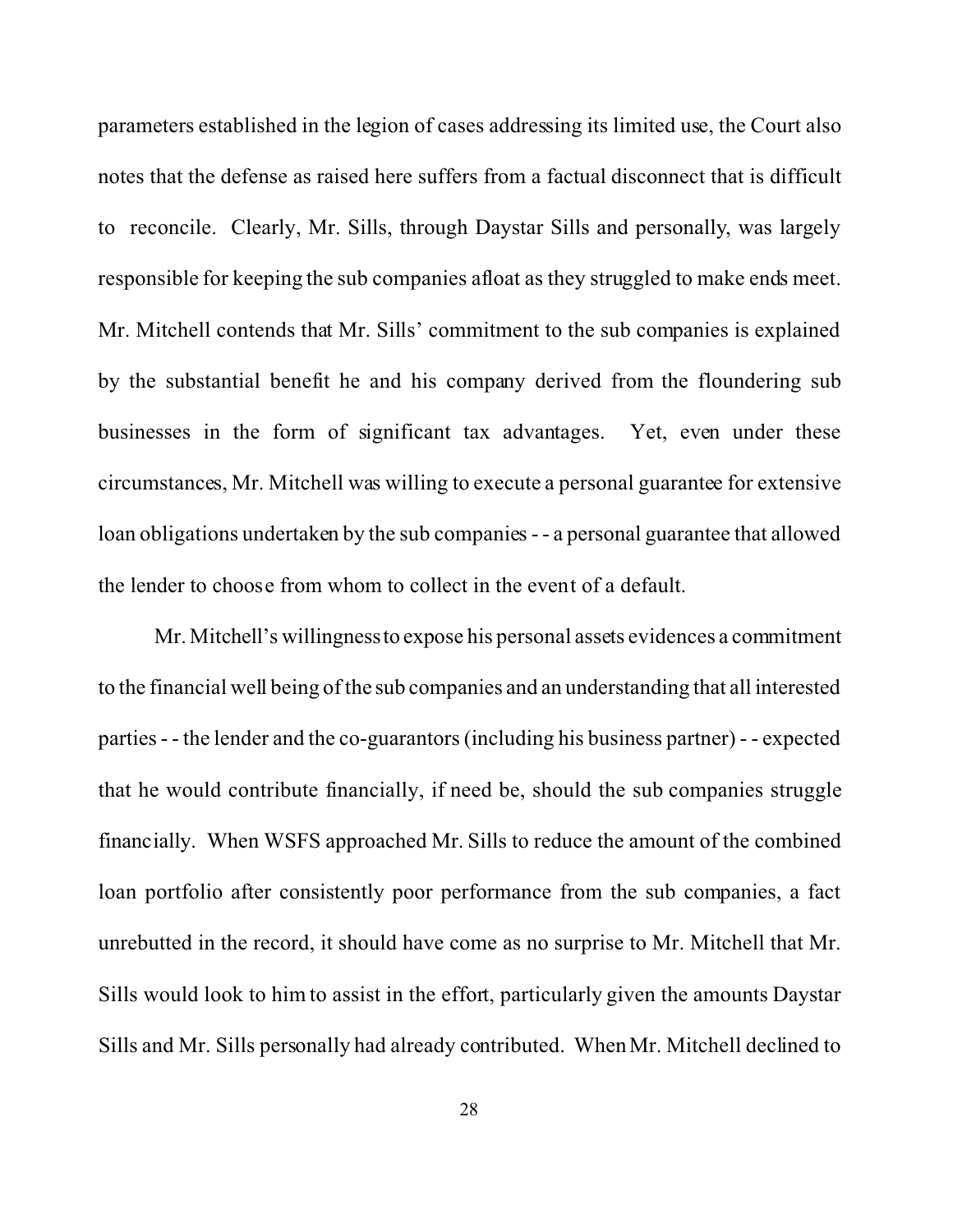help, Mr. Sills pursued a course laid out by the clear and unambiguous loan documents to which Mr. Mitchell was party. Bad faith, in any form, is hard to find under these circumstances. A "material breach" of the covenant - - Mr. Mitchell's ticket to excused performance under his guarantee - - is far from present in these facts.

#### **E. Mr. Mitchell's Contribution Claim**

Mr. Mitchell has brought third party claims for contribution against each of the co-guarantors of the Assigned Loans. These third-party defendants have alleged that Mr. Mitchell's contribution claim is not ripe because he has not discharged his obligation to DCM, i.e., he has not paid more than his proportionate share of the joint obligation to DCM which, according to the third party defendants, is the entire amount demanded by DCM in its complaint.<sup>76</sup> Mr. Mitchell answers by arguing that Delaware Superior Court Civil Rule 14 and settled Delaware practice permit him to prosecute his contribution claim now since his claim for contribution is contingent upon the success of DCM's claim against him.<sup>77</sup> Both parties, technically, are correct.

It is the law of Delaware that, for purposes of calculating the statute of limitations, a claim for contribution or indemnification accrues at the time the party

<sup>76</sup>*See* D.I.14, citing *Brooks v. Savitch*, 576 A.2d 1239, 1235 (Del. Super. Ct. 1989).

<sup>77</sup>*See* D.I. 15, citing *McMichael v. Delaware Motor Coach Co.*, 107 A.2d 895, 896 (Del Super. Ct. 1954).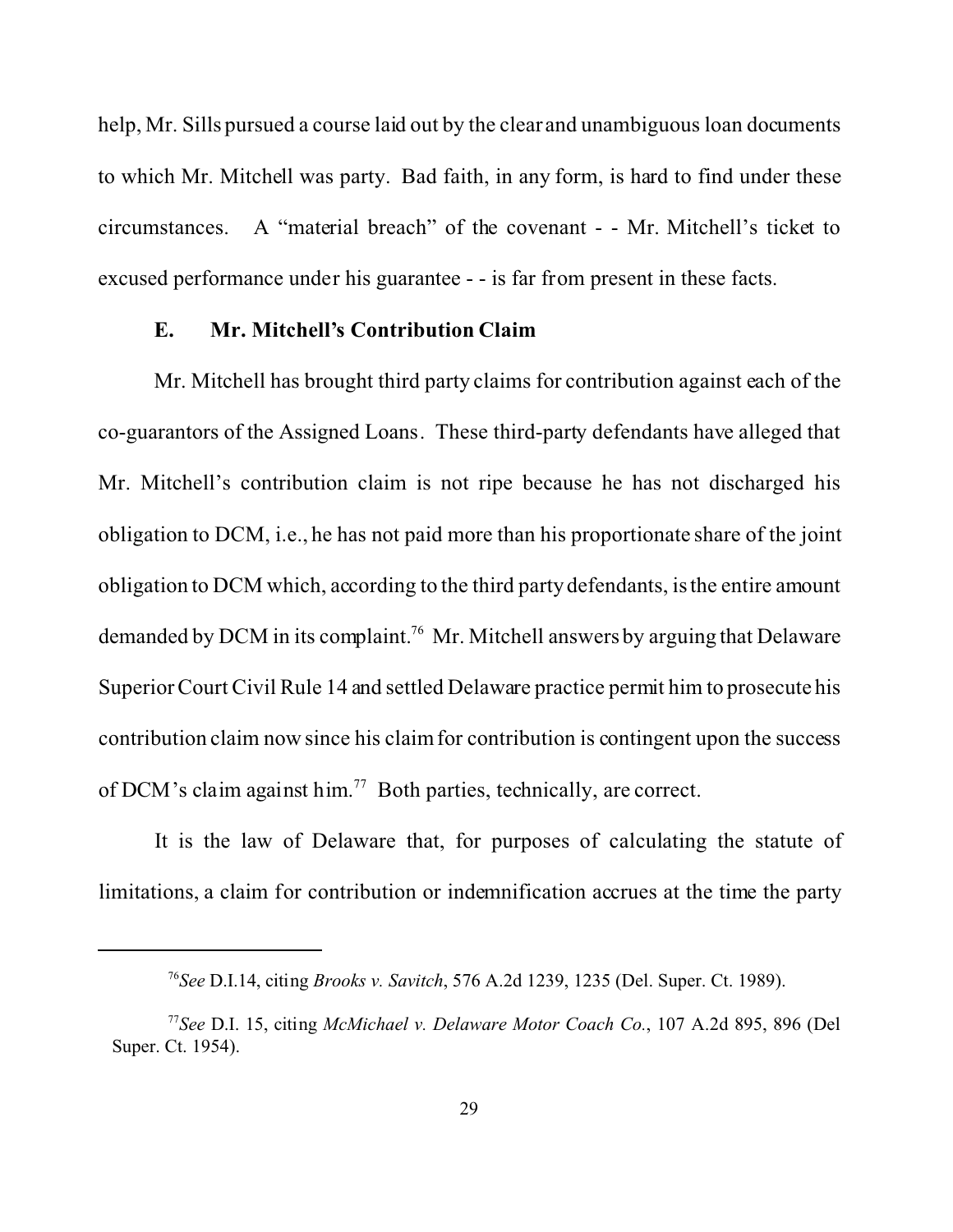seeking contribution or indemnification "suffers loss or damage through payment of a claim after judgment or settlement."<sup>78</sup> It is also the law of Delaware, however, that if contribution or indemnification claims are brought as derivative cross or third-party claims, i.e., the claimant's right to indemnification or contribution is contingent upon the success of the plaintiff's direct claim against him, then the court may adjudicate all claims together in the interest of judicial economy.<sup>79</sup> This is the posture of Mr. Mitchell's third party claims here. Accordingly, the third party defendant's motion to dismiss Mr. Mitchell's claims for contribution is DENIED.

The parties did not actively litigate the contribution claims at trial for reasons not entirely clear to the Court.<sup>80</sup> Perhaps the parties were awaiting a definitive word on the motion to dismiss. $81$  In any event, in the pre and post trial submissions, the Court has received several different views of Mr. Mitchell's liability for the Assigned Loans. DCM and the third part defendants have suggested that he is liable for the full amount of the Assigned Loans in accordance with his joint and several liability per his personal

<sup>78</sup>*Chesapeake Utility Corp. v. Chesapeake & Potomac Tel*. *Co. Of Md.*, 401 A.2d 101, 102 (Del. Super. Ct. 1979).

<sup>79</sup>*See McMichael,* 107 A.2d at 896.

<sup>&</sup>lt;sup>80</sup>This judge's first exposure to this case was on the morning of trial because the assigned judge was involved in another trial.

<sup>81</sup>The motion was denied before trial with leave to renew it at trial. *See* D.I. 20.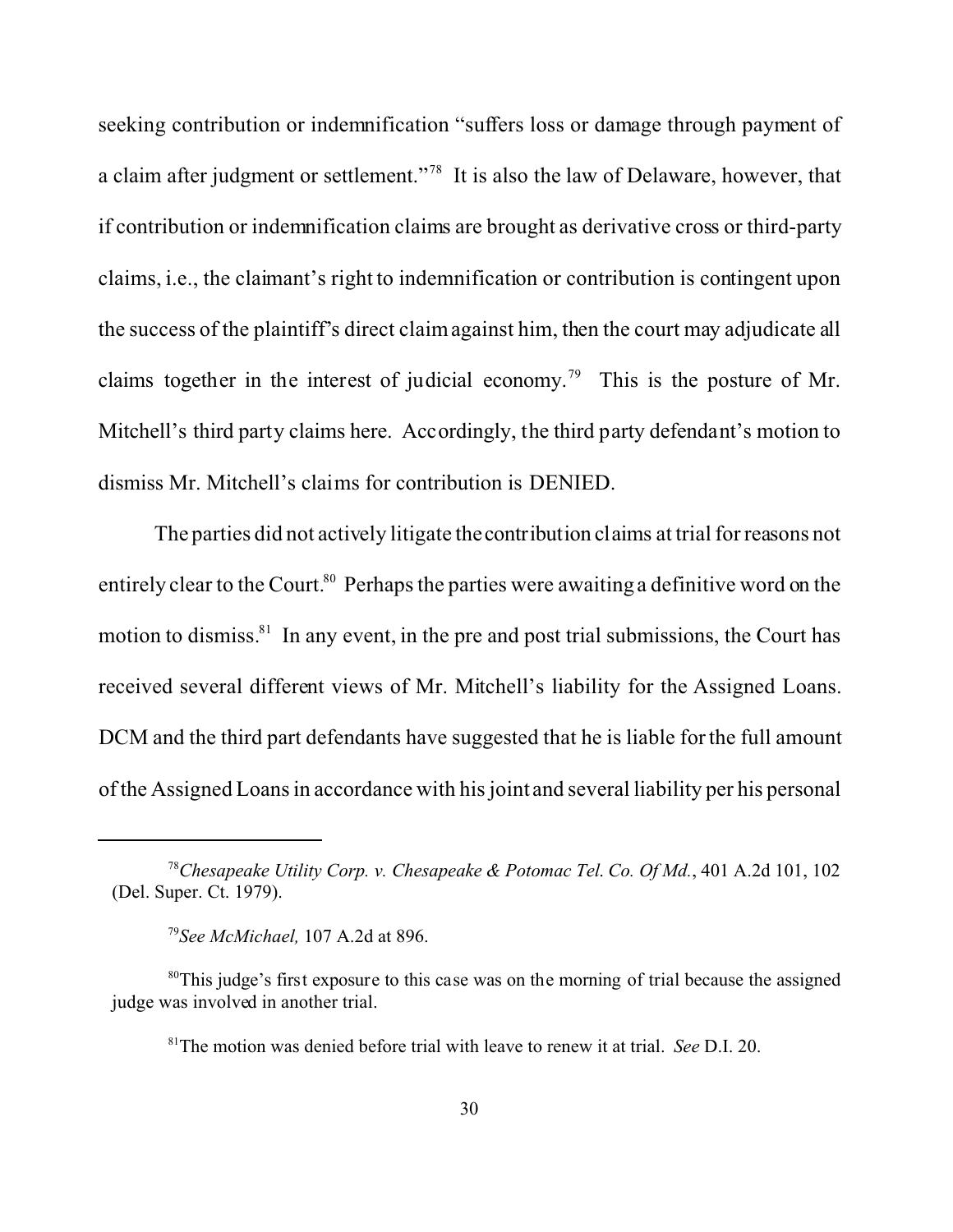guarantee. $82$  DCM has demanded that Mr. Mitchell pay "only" 49% of the par value of the Assigned Loans in accordance with his ownership interest in the sub company/borrowers.<sup>83</sup> Alternatively, DCM seeks 20% of the amount paid for the loans in accordance with Mr. Mitchell's *pro rata* share of the debt as among the five coguarantors.<sup>84</sup>

Completely lacking in the parties' various views of Mr. Mitchell's ultimate liability is any guidance as to a methodology for allocation. The Court specifically requested such guidance during the post-trial oral argument. In response, Mr. Mitchell submitted a letter memorandum in which he simply reiterated that he was entitled to contribution as a matter of law.<sup>85</sup> He offered no case law or practical advise as to how allocation should be accomplished by the Court. For their parts, DCM and the thirdparty defendants did not address the issue of contribution in their post-trial submissions and certainly did not address allocation methodologies. Absent this guidance, the Court cannot enter a definitive final judgment in this case. Thus, as much as the Court is loathe to drag this controversy out further, it appears that it must do so in order to

<sup>85</sup>*See* D.I. 41.

<sup>82</sup>*See* D.I. 14 at ¶10; D.I.36 at 5.

<sup>83</sup>*See* D.I.36 at 5.

<sup>84</sup>*See id.* at n. 1.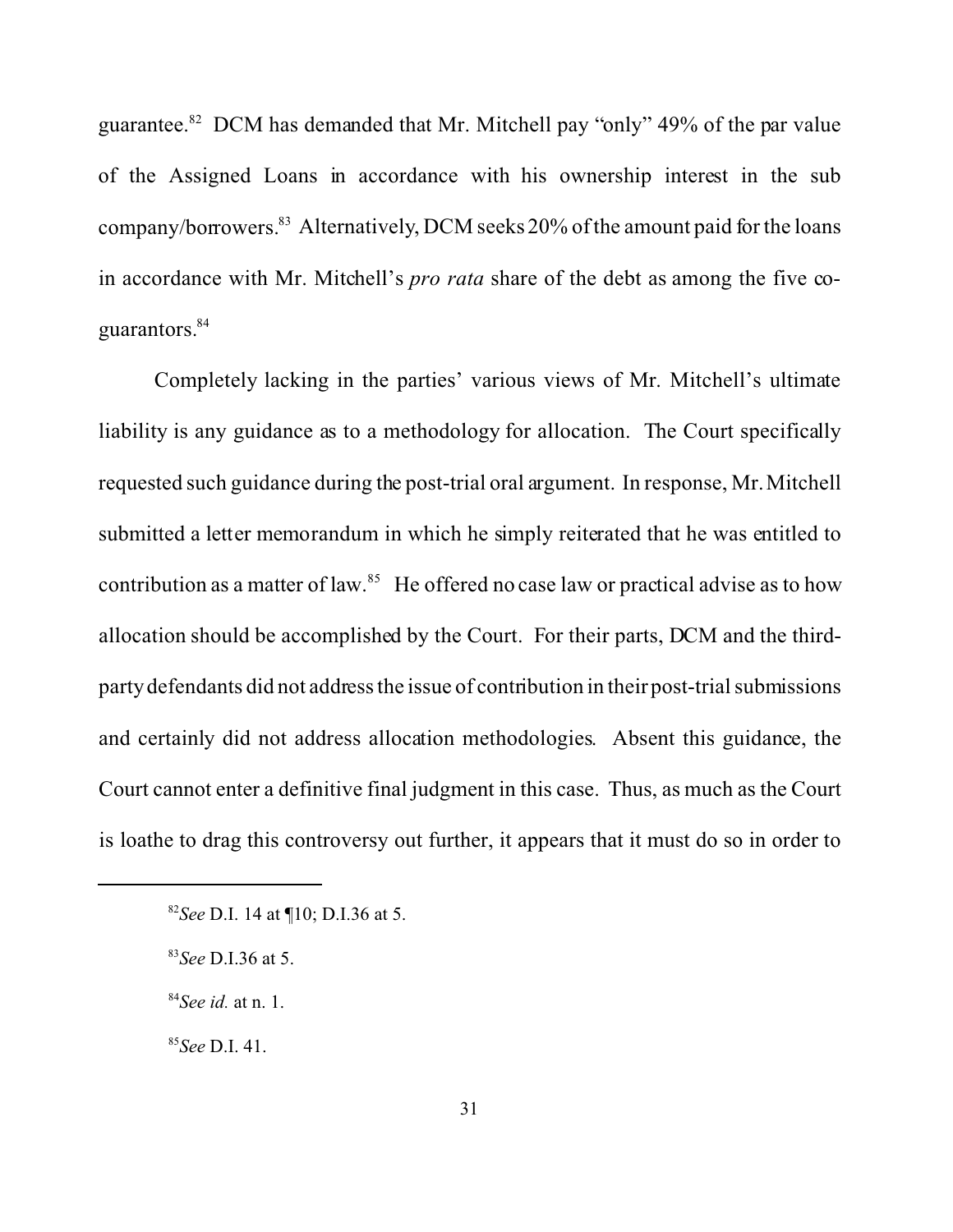reach an informed result.<sup>86</sup>

Based on the foregoing, the Court will enter judgment in favor of DCM on its breach of contract claim in connection with Mr. Mitchell's personal guarantee. DCM has demanded that Mr. Mitchell pay 49% of the par value paid for the Assigned Loans, which amounts to \$356, 543.01 plus interest. DCM may well be entitled to this amount or more from Mr. Mitchell under the "joint and several" provisions of Mr. Mitchell's guarantee.<sup>87</sup> Mr. Mitchell has sought contribution from his co-guarantors and the Court intends to adjudicate that claim in accordance with Mr. Mitchell's properly filed third party complaint. In order to avoid piecemeal judgments, however, the Court will defer its ruling on the amount of damages to award DCM until after it receives further submissions from the parties regarding the appropriate means by which to calculate damages under the circumstances (including interest calculations) and the appropriate means by which to allocate responsibility for the Assigned Loans among the coguarantors.

<sup>&</sup>lt;sup>86</sup>The delay thus far is by no means of the parties' making. The Court has been delayed in its completion of this unanticipated task by intervening complex and acute matters on both the civil, toxic tort and criminal dockets. Once again, the Court expresses its sincere apologies for the delay.

 $87$ Nothing herein shall be read to suggest that DCM may not have a right to collect the entirety of its damages from Mr. Mitchell. That issue will be decided definitively along with the Court's decision on the third-party contribution claims.